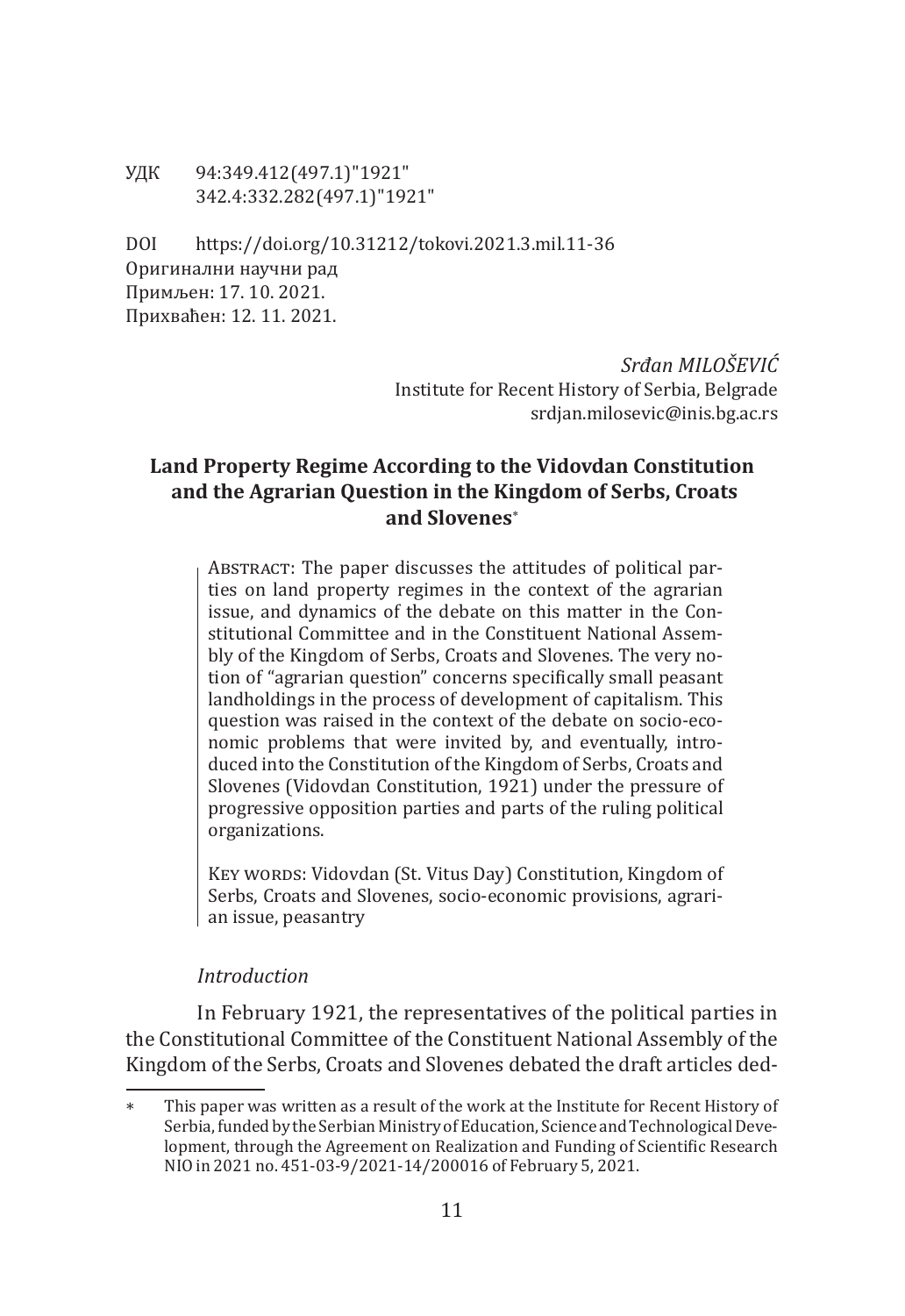icated to the agrarian policy. In an exchange during the debate, the representative of the Agrarians, Mihailo Avramović, praised ostentatiously his party: "You see how useful the presence of the Agrarian party is in this Committee. It first pointed out this issue (i.e. agrarian question – S. M.)". Voja Veljković from the Democratic Party responded immediately: "We brought up the agrarian issue, not you." Mihajlo Avramović, not giving up, replied: "No, it was emphasized firstly by the Agrarian party". To this exchange yet another participant contributed – namely "a voice from the communists" – claiming: "We pointed it out first."<sup>1</sup> However, the dispute over the agrarian question would wait for an epilogue and a constitutional solution of the agrarian question until June 1921. The contemporary stenographer, only a few months later, captured the stormy atmosphere in the Assembly that characterized the adoption of the most important articles of the Constitution related to this issue: "The Agrarians and Communists are protesting loudly, pounding on the benches with great noise… Loud applause in the center".<sup>2</sup>

As a matter of fact, the agrarian question raised itself. Political parties obviously all agreed on the need to solve it. But the answers they gave to that question caused the abovementioned stormy atmosphere once the related articles of the Constitution had been finally formulated.

In the state created by the unification of Serbia, Montenegro and the South Slavs from Austria-Hungary in 1918 this issue was among the most urgent ones.<sup>3</sup> The notion "agrarian question" relates to the complex matter concerning the status of the petty peasantry in the process of development of capitalism, primarily in the view of land ownership in the countryside.4 The agrarian policy is not, of course, limited to this sole is-

<sup>1</sup> IX. седница – 12. фебруара 1921, *Рад Уставног одбора Уставотворне скупштине Краљевине Срба, Хрвата и Словенаца, I., Дебата у начелу о нацрту Устава*, (Београд: Народна самоуправа, б. г.), 88.

<sup>2</sup> XLIV. редовни састанак – 2. јуна 1921, *Стенографске белешке Уставотворне скупштине Краљевине Срба, Хрвата и Словенаца, II књига, (од XXXVIII до XLVIII редовног састанка)*, (Београд: Државна штампарија Краљевине Срба, Хрвата и Словенаца, 1921), 17.

<sup>3</sup> This particular issue hasn't been much discussed in historiography. Only one article dedicated to the agrarian question within the context of constitutional debate in 1921 has been published so far, yet providing only partial and "panoramic" insight into the problem. See: Љубица Кандић, "Аграрно питање и Устав СХС из 1921", *Анали Правног факултета у Београду* 16, бр. 2 (1968), 265–278. Also Александар Фира, *Видовдански устав*, (Београд: САНУ, 2011), 168–178, contains a few pages on this topic too.

<sup>4</sup> More precisely, "the agrarian question is a term coined by the German Marxist Karl Kautsky that refers to the process of transition of relations of production in agriculture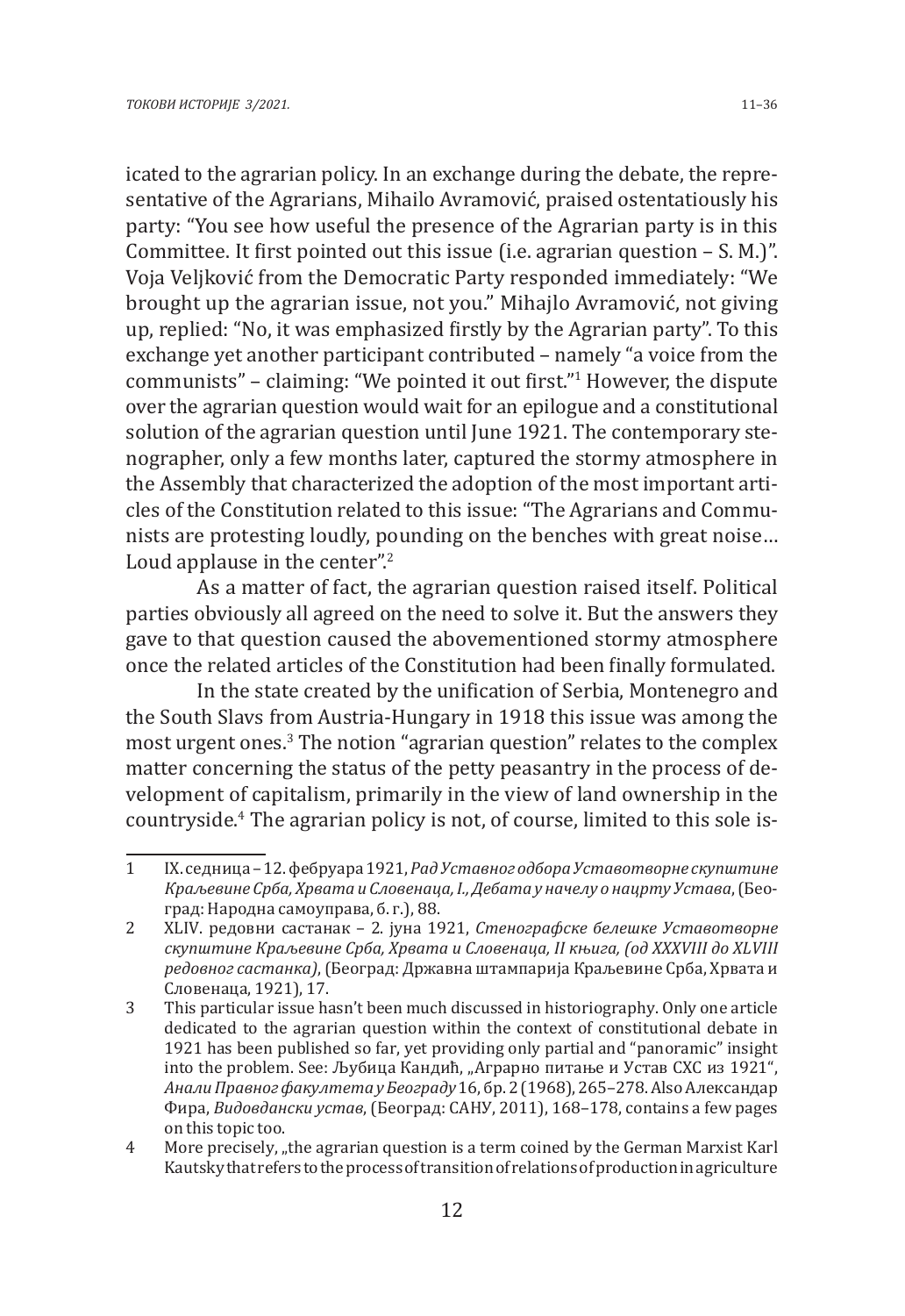sue. However, the first Constitution of the Kingdom of Serbs, Croats and Slovenes from 1921 actually deals disproportionally – although not exclusively – with this sole aspect of the agrarian policy, only superficially treating the other aspects.

The new state has been conveniently described in a scholarly article as a "museum of agrarian structures".5 Within the territorial scope of the Kingdom of SCS the most various regimes of property in land coexisted, ranging from all sorts of modern private property (large estates, middle sized farms and petty parcels), followed by the plethora of land regimes having originated from the central-European or the Ottoman feudal system, ending with the *colonate* in Dalmatia, having survived, *mutatis mutandis*, from the antiquity.6 In the debate during the session of the Constitutional Committee in May 1921, Lazar Marković, one of the leading representatives of the Radical Party plainly admitted that it was unknown what types of land property relations existed in the country at that moment. He justified a generalized wording of an article in the Draft of the Constitution, openly declaring: "We could not (…) examine all those various agrarian relations which exist in Old Serbia, which exist in Dalmatia, which also exist in Bosnia and Herzegovina, to examine all these various relations in detail, and to enumerate them accurately".<sup>7</sup>

Aimed at abolishing all remnants of feudal relations, relations similar to feudal, and of large land estates in the Kingdom of SCS in February 1919 the agrarian reform had been announced. It had been regulated by the *Interim Decree on the Preparation of the Agrarian Reform.*<sup>8</sup> The consti-

from pre-capitalist to capitalist mode of production; its role and significance for overall capitalist development of the economy and the fate of small peasantry in this process." Ramana Murthy, "Introduction" in: *The Agrarian Question. A Reader*, ed. Ramana Murthy, (New York, London: Routledge, 2021), 11.

<sup>5</sup> Dоreen Warriner, "Urban Thinkers and Paesant Policy in Yugoslavia, 1918–1959", *The Slavonic and East European Review* 38/1959, 60.

<sup>6</sup> For an overview of the property to land regimes existent at the time of the Yugoslav unification on the territory of the new state see: Milivoje Erić, *Agrarna reforma u Jugoslaviji 1918–1941. god.*, (Sarajevo: Veselin Masleša, 1958).

<sup>7</sup> XLV. sednica – 23. maj 1921, *Rad Ustavnog odbora Ustavotvorne skupštine Kraljevine Srba, Hrvata i Slovenaca, IV., Debata u pojedinostima o nacrtu Ustava i o amandmanima, Sednica XLV. do XLV*, (Beograd: Narodna samouprava, 1921), 85.

<sup>8</sup> On the manner of passing the Preliminary Provisions for Land Reform and their application, in addition to the aforementioned study by Milivoj Erić, see also: Богдан Лекић, *Аграрна реформа у Југославији 1918–1941*, (Београд: Службени лист, 2002); Срђан Милошевић, "Аграрна политика у Југославији (1945-1953)", (докторска дисертација, Универзитет у Београду, Филозофски факултет, Одељење за историју, 2016), 25–35.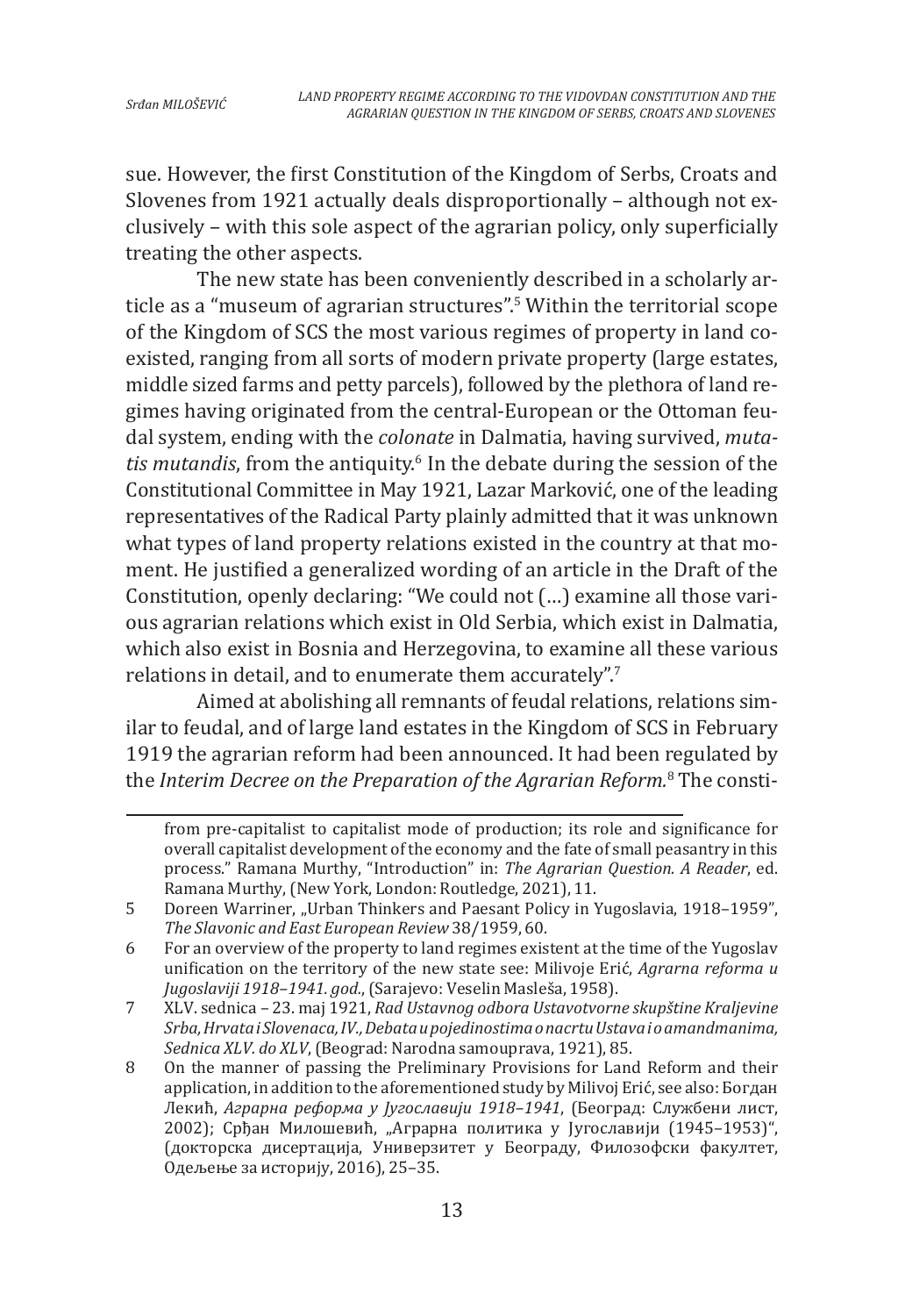tutional provisions adopted two and a half years later, in June 1921, followed the outlines established by this document.

Historiography has already detected the palliative character of the agrarian reform in the Kingdom, as well as its sedating effect due to the fear of revolutionary movements.<sup>9</sup> A most instructive testimony about the character of the reform was the 1929 report that Otto Franges, the Minister of Agriculture, submitted to King Alexander, emphasizing that the reform was "a political, unavoidable necessity." Namely, "returning from Bolshevik Russia, prisoners of war and Green Cadres in the mountains have been so imbued with revolutionary ideas regarding private property, especially land ownership... *that some sort safety valve had to be opened for them* (my emphasis). This could only be done with a promise that a land reform would divide large landholdings."<sup>10</sup>

This paper will not present a detailed comparative analysis of the relevant provisions contained in the constitutions of other countries, adopted roughly at the same time. However, it should be at least mentioned that the relatively extensive introducing of the agrarian policy program may be considered as a somewhat distinctive feature of the Vidovdan Constitution. For example, in the Weimar Constitution of 1919, this matter was present in an elaborate form only in Article 155, which provided that "the distribution and use of the soil shall be controlled by the state in such a manner as to prevent abuse and to promote the object of assuring to every German a healthful habitation and to all German families, especially those with many children, homesteads for living and working that are suitable to their needs… Landed property the acquisition of which is necessary for the satisfaction of the demand for dwellings, for the promotion of colonization and reclamation, or for the improvement of agriculture may be expropriated. Entailments shall be abolished. The cultivation and use of the soil shall be the duty of its owner toward the community. An increase in the value of land which accrues without the application of labor or capital to the property shall inure to the benefit of all."<sup>11</sup> In Czechoslovakia and Hungary, this issue did not find a place in the constitutional texts at all, while the Polish constitution contained the following, also ex-

<sup>9</sup> Mijo Mirković, *Ekonomska historija Jugoslavije*, (Zagreb: Informator, 1968), 205; Erić, *Agrarna reforma u Jugoslaviji*, 276–278.

<sup>10</sup> Arhiv Jugoslavije (Archives of Yugoslavia - AJ), Zbirka Vojislava Jovanovića Maramboa (335), kutija 19, (Ministar poljoprivrede Oto Frangeš – Kralju Aleksandru, 28. januar 1929. godina).

<sup>11</sup> Howard Lee McBain, Lindsay Rogers, *The New Constitutions of Europe*, (New York: Doubleday, 1922), 206.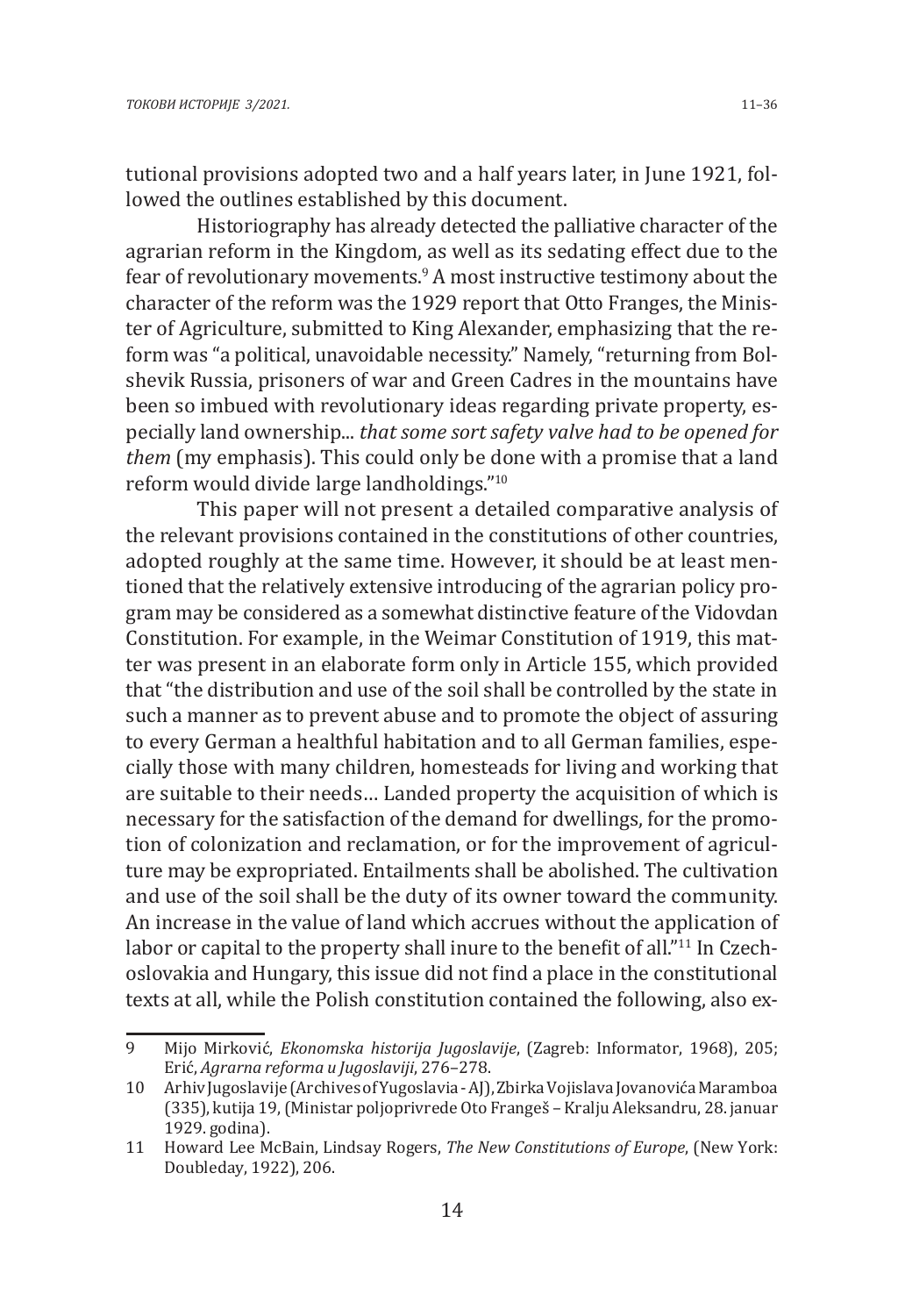tensive provision: "Land, as one of the most important factors of the existence of the nation and the state, may not be the subject of unrestricted transfer (commerce). Statutes will define the right of the state to buy up land against the will of the owners, and to regulate the transfer of land, applying the principle that the agrarian organization of the Republic of Poland should be based on agricultural units capable of regular production and forming private property."<sup>12</sup>

Questions of land ownership and, in a broader sense, of agrarian policy, were not unique to the Vidovdan Constitution, but the situation in the Kingdom of SCS was undoubtedly a motivation to pay closer attention to them. This was certainly the case considering the country had, compared to the states mentioned above, the most complex land ownership structure. On the other hand, the share of agricultural rural population in these states was different, but in most cases very high. They accounted for 78% in Romania, 63% in Poland, 55% in Hungary and only  $34\%^{13}$  in Czechoslovakia. In the Kingdom of SCS, this was roughly 80%.14

The high share of the rural (agricultural) population in a number of new states also affected the legal system in these countries, though not exclusively through constitutional arrangements.15 As for the Kingdom of SCS, the vast majority of bourgeois political parties and politically active intellectuals agreed that this was a "peasant state", which was not only a statement of fact, but also a value judgement and ideological creed meant to laud the peasantry. Such an ideological platform was important for deciding on the constitutional solutions of land ownership relations and for proving who is the greater "friend of the peasants" among the parties.<sup>16</sup>

<sup>12</sup> *Ibid.*, 419–420.

Sarahelen Thompson, "Agrarian Reform in Eastern Europe Following World War I: Motives and Outcomes", *American Journal of Agricultural Economics* 3/1993, 840.

<sup>14</sup> *Статистички годишњак Краљевине Југославије за 1929*, књ. 1, (Београд, 1929), 86–88.

<sup>15</sup> George Papuashvili, "Post-World War I comparative constitutional developments in Central and Eastern Europe", *International Journal of Constitutional Law* 1/2017, 137–172, https://doi.org/10.1093/icon/mox011

<sup>16</sup> Warriner, "Urban thinkers", 59-81; Гаћеша, "Аграрни програми грађанских политичких партија", 125–171; Srđan Milošević, "The Agrarian Reform – A 'Divine Thing'. Ideological aspects of the agrarian reform in the Kingdom of Serbs, Croats, and Slovenes/Yugoslavia", *Transforming Rural Societies. Agrarian Property and Agrarianism in the Nineteenth and Twentieh Centuries*, eds Dietmar Müller, Angela Harre, (Insbruk, Wien, Bozen: Studien Verlag, 2011), 47–62; Срђан Милошевић, "'Ја теби певам, сељаче, и кличем' – сарадници *Нове Европе* о селу и сељаштву", *Нова Европа*, збрник радова, ур. Марко Недић, Весна Матовић, (Београд: Институт за књижевност и уметност, 2010), 171–207.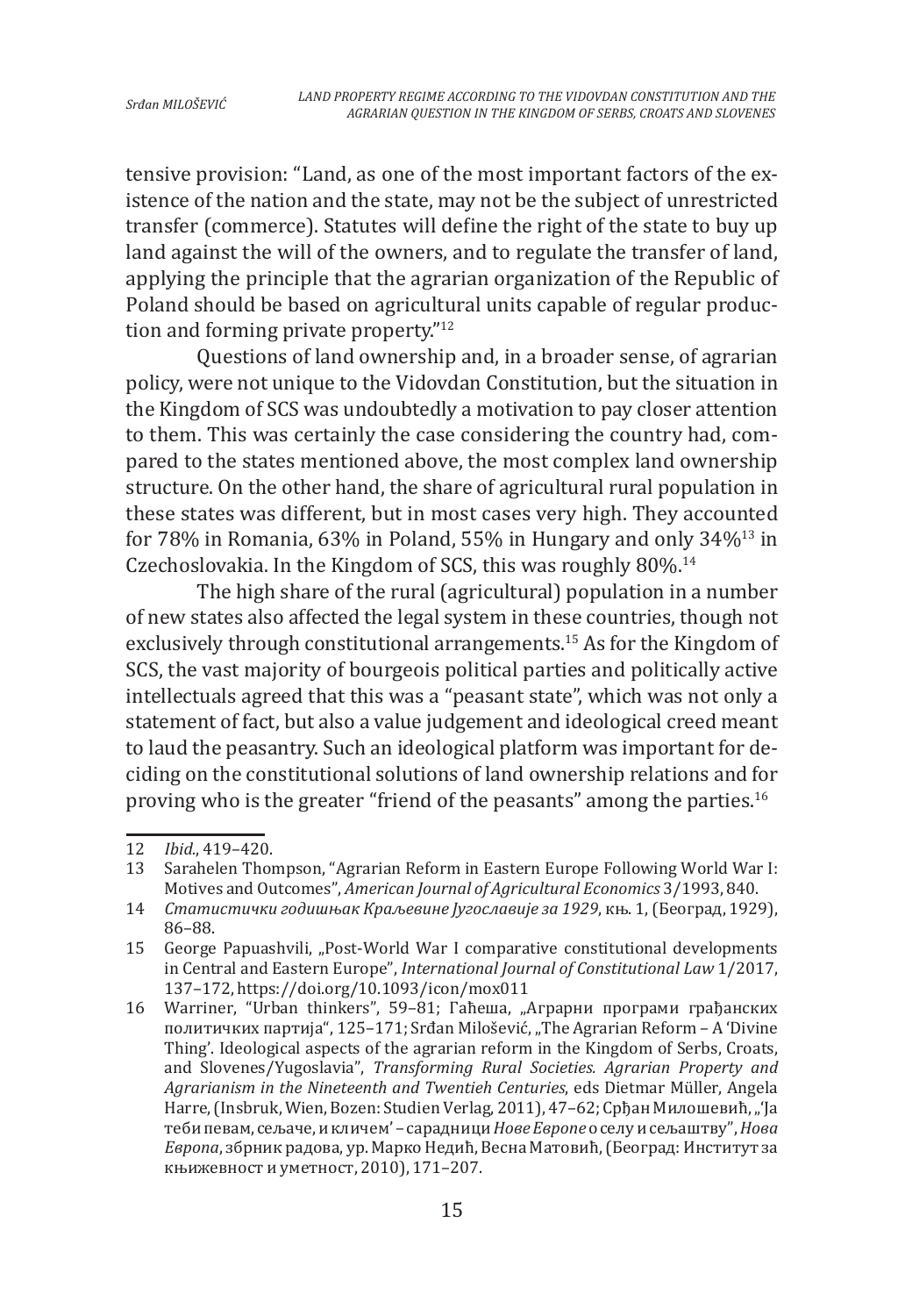#### *Basic Property Provisions in the Vidovdan Constitution*

The Vidovdan Constitution deals with agrarian issues in its socio-economic rights section. The early draft of the Constitution of the Kingdom of Serbs, Croats and Slovenes did not include this section.17 However, the social rights of citizens and the duties of the state were pushed to the foreground by the Communists, Socialists, the Peasant Party and the Yugoslav Club. This subject turned out to be the second most discussed in debates rivaled only by the national question and the status of the historical provinces that joined the common state.18 Finally, during March-April 1921, the Constitutional Committee included in the Draft Constitution a section entitled "Social and Economic Rights", making it a third point in the Constitution's text. In the final version, the section included a total of 22 articles, which makes for 15.5% of all the articles of the Constitution. This was a clear admission, especially in the period following the great turmoil, that the state should play an important social role. Legal regulations in the socio-economic domain proved Karl Renner's point, who claimed that it was "the time of sudden transition of bourgeois to social law".<sup>19</sup>

It is well established in scholarship that the inclusion of this section in the Constitution was strongly influenced by the 1919 Weimar Constitution.<sup>20</sup> The introduction of social and economic provisions of this extent and content was a novelty in the legal system of any region that formed the SCS Kingdom. Namely, until then, none of the states that existed on the territory of the future Yugoslav state had guaranteed such extensive social and economic rights to its population.<sup>21</sup>

<sup>17</sup> The first draft of the Constitution was presented to the National Assembly on January 25, 1921: VI. редовни састанак – 25. јануара 1921. године, *Стенографске белешке Уставотворне скупштине Краљевине Срба, Хрвата и Словенаца, I Књига, (Од I претходног до XXXVII редовног састанка),* (Београд: Државна штампарија Краљевине Срба, Хрвата и Словенаца, 1921), 2–9.

<sup>18</sup> Слободан Јовановић, *Уставно право Краљевине Срба, Хрвата и Словенаца*, (Београд: Издавачка књижарница Геце Кона, 1924), 40.

<sup>19</sup> Karl Rener, *Socijalna funkcija pravnih instituta, Prilog kritici građanskog prava*, (Beograd, 1997), 22, as cited in: Ljubomir Petrović, "Socijalna politika u Kraljevini Jugoslaviji: Bilans jednog neuspeha", *Istorija 20. veka* 2/2011, 119.

<sup>20</sup> Even Slobodan Jovanović noted that "an entire section numbering 23 articles on social and economic provisions was subsequently added to the Draft Constitution, mainly following the model of the new German constitution." Јовановић, *Уставно право*, 37. See also: Љубица Кандић, "Социјално економске одредбе Видовданског устава и Вајмарски устав", *Зборник радова Правног факултета у Новом Саду* III/1969, 321–337.

<sup>21</sup> Ivan Kosnica, "Social Rights in the First Yugoslavia (1918–1941): Tradition, Model and Deviations", *New Studies in History and Law*, eds Norbert Varga, David A. Frenkel,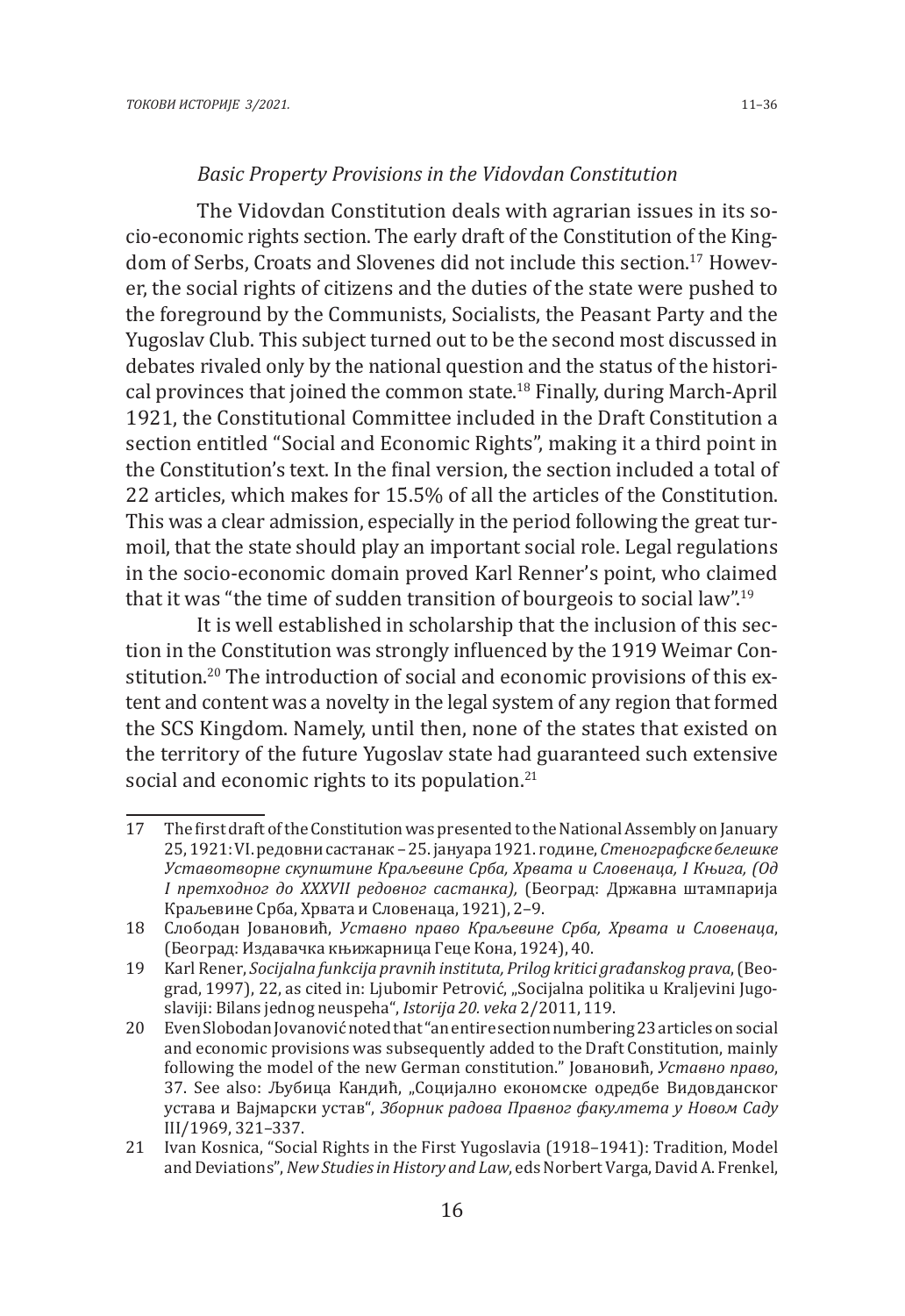One tendency in particular should be noted as a distinctive feature of the Vidovdan Constitution regarding socio-economic rights: in the original draft, which was debated before the socio-economic provisions were added, guarantees of property rights were placed in the civil rights section.<sup>22</sup> In the final draft, this right was included among the social and economic provisions, although the constitution, naturally, kept the section on civil rights. This was in the spirit of the tendency to view property from its social function perspective, which significantly diluted its inviolability.

Namely, in the section "Basic civil rights and duties", the original draft of the Constitution stated the following: "Property is guaranteed. The content, scope and restrictions of private property are determined by law. Feudal relations are abolished."<sup>23</sup> Therefore, in principle, the government's Draft Constitution already paved the way for restricting private property even before the subsequent introduction of socio-economic provisions. However, in the final draft, as we mentioned, the article on property was placed among the social and economic provisions. This was done at the suggestion of Mihailo Avramović, who explained the proposal saying that "the question of property (…) is an important issue of social and economic nature," which the Committee accepted without objection.<sup>24</sup> However, this "mild" announcement of state encroachment on property rights was unacceptable to vocal opponents of the idea of the sanctity of private property in the opposition, who ultimately did not support this article.

At the Constitutional Committee meetings, the idea of fundamental change in understanding of private property was voiced on several occasions, and this was emphasized by all political groups.25 Apart from the Communists, who were still a non-systemic organization (but as the third strongest party in the Assembly had to be taken into account), the most convincing supporters of radical restriction of private property were the Agrarrians. One of their leaders and the representative in the Constitutional Committee, Mihailo Avramović, argued that "today's right to property is no longer what it was for Roman lawmakers. According to Avram-

<sup>(</sup>Athens: Institute for Education and Research, 2019), 91–97.

<sup>22</sup> Фира, *Видовдански устав*, 98.

<sup>23</sup> VI. редовни састанак – 25. јануара 1921. године, *Стенографске белешке Уставотворне скупштине,* I, 3.

<sup>24</sup> XVI. sednica – 22. februara 1921, *Rad Ustavnog odbora Ustavotvorne skupštine Kraljevine Srba, Hrvata i Slovenaca, II., Debata u pojedinostima o nacrtu Ustava, Odeljak I–VI. (član 1–56.) – Sednica XIII. do XXV*, (Zagreb: Tiskara Jugoslavenske štampe, b. g.), 50.

<sup>25</sup> On the political party grouping and their basic views on the agrarian question, see: Кандић, "Аграрно питање", 268–272.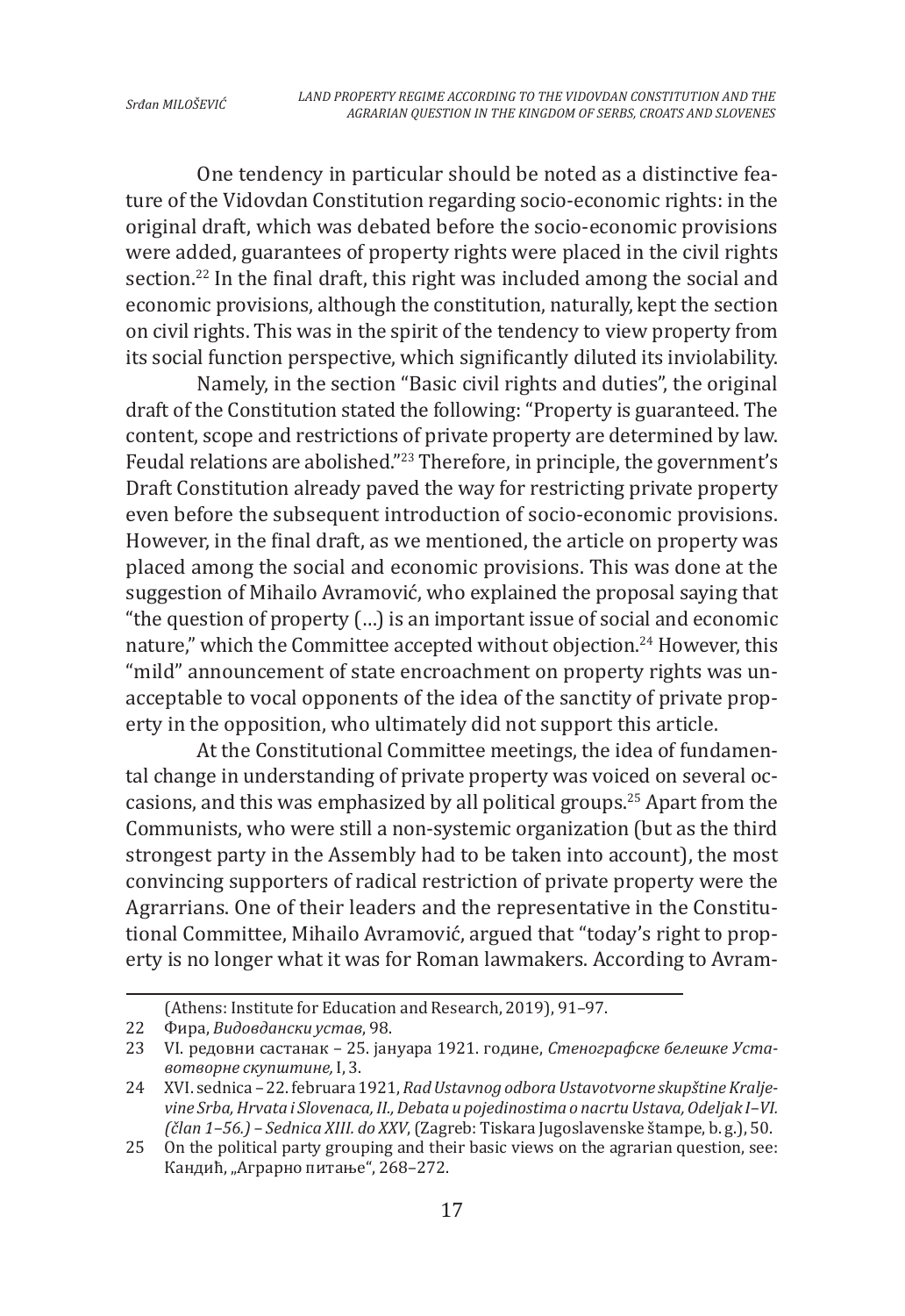ović "property is a social phenomenon, which contains social purposes and tasks, and it can only be tolerated" as long as it performs them.26 Private property in the form of large landholdings had its opponents among the Democrats as well, and one of the prominent ones was Milutin Jakšić. To his mind, large estates were the product of plunder, "and if something was stolen 100 years ago, it does not become property – plunder is not a titulus for creating property rights."<sup>27</sup>

The Radicals, and especially the Yugoslav Muslim Organization (YMO), stood at the other end of the dispute. Miroslav Spalajković, one of the leading members of the Radical Party, emphasized that the right to property can only be "properly regulated (in terms of objects), or strongly limited (in terms of the subject)". He argued that this right was still "the main stimulus, the main psychological lever for labor and production" and that "private property and the family are institutions which originate in the natural and normal instincts of men."28 As a matter of fact, there was a sharp dichotomy in the Radical Party regarding the ongoing relativization of the private property and its inviolability in favor of the state's social responsibilities. The party took into account several factors: a) the need to satisfy the peasants' hunger for land (especially that of the veterans of war), b) not to completely alienate the large landholders who lost their property in the land reform and to whom the Radicals were therefore willing to recognize the right to compensation and c) to firmly guarantee private property after the implemented reforms, which should not jeopardize large estates too much, them being economically more viable. There was a noticeable divide in the party on this issue, but a more conservative approach dominated among the leadership, with the exception of the Bosnian Radicals led by Milan Srškić.<sup>29</sup>

The government saw socio-economic policies as a concession to opposition political groups. Explaining the introduction of the socio-eco-

<sup>26</sup> *Рад Уставног одбора Уставотворне скупштине Краљевине Срба, Хрвата и Словенаца,* I, 23.

<sup>27</sup> XXXV. седница – 18. марта 1921, *Рад Уставног одбора Уставотворне скупштине Краљевине Срба, Хрвата и Словенаца, III., Дебата у појединостима о нацрту Устава, Одељак III. нови (члан 1.– 16. и 20.), Одељак IV. по предлогу Ужег одбора (члан 48.) и Оодељак VII. – XI. (члан 57.– 86.), Седница XXVI.–XL,* (Загреб: Тискара Југославенске штампе, б. г.), 102.

<sup>28</sup> XXVIII редовни састанак – 11. и 12. маја 1921. године, *Стенографске белешке Уставотворне скупштине,* I Књига, 4.

<sup>29</sup> Кандић, "Аграрно питање", 267-268; Никола Гаћеша, "Аграрни програми грађанских политичких партија у Југославији између два светска рата", *Радови из аграрне историје и демографије*, (Нови Сад: Матица српска, 1995), 125–171.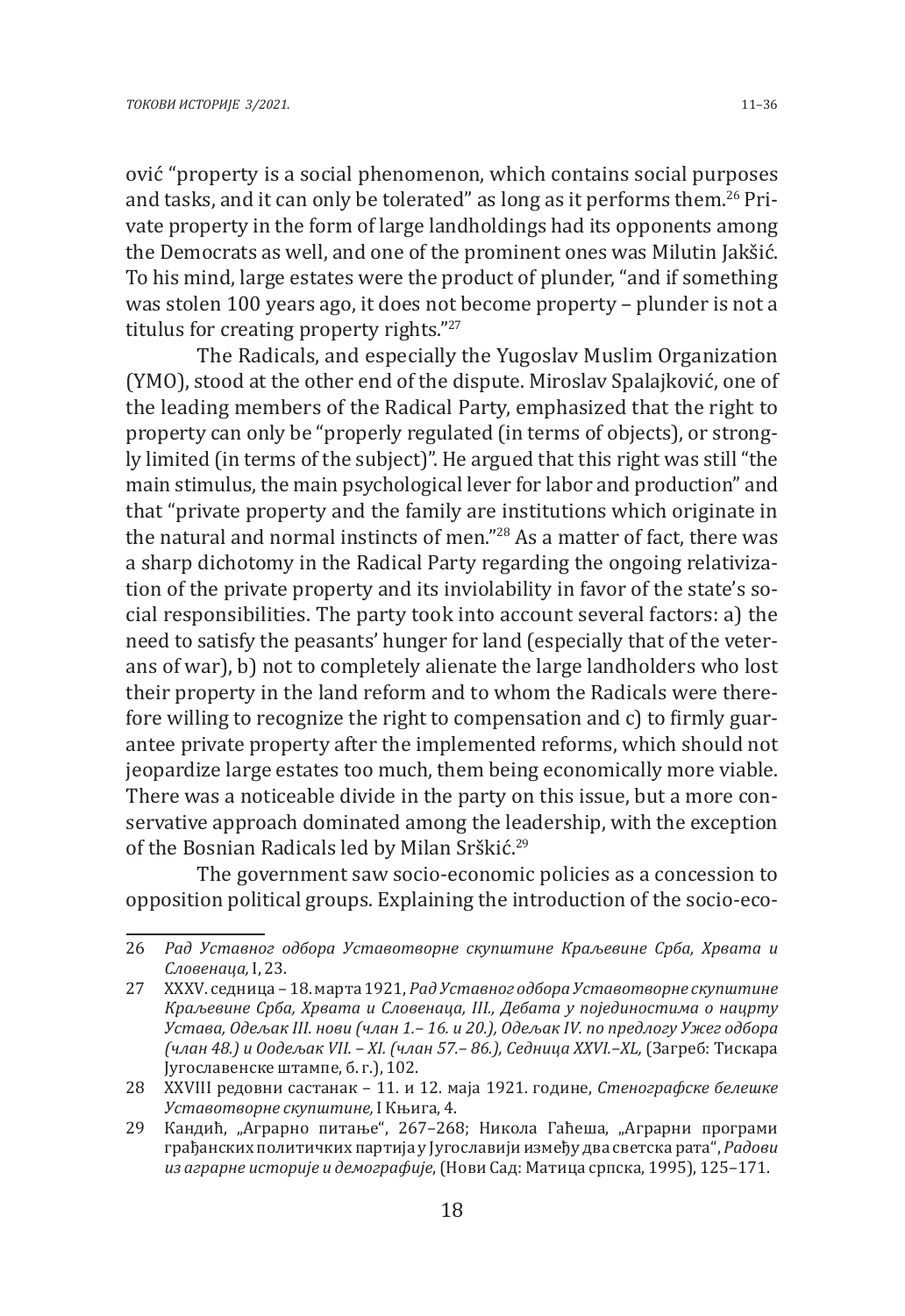nomic rights section, Marko Trifković, a Minister for the Constituent Assembly, pointed out that the original government proposal was criticized for lacking socio-economic provisions and that suggestions were constantly made to address these issues in the Constitution. Thus the government, according to Trifković, wanting the Constitution to be an expression of the agreement of all parties, benevolently assumed "that the proposals were submitted with the intention of making the Constitution as complete, clear and precise as possible". That is why it "went out its way to accommodate and accept those proposals."<sup>30</sup>

When the final draft of the Constitution was adopted, it was a compromise of two opposing approaches, with Article 37 stating: "Property is guaranteed. Property entails obligations. Its use must not be to the detriment of the whole. The content, scope and restrictions of private property are determined by law. Expropriation of private property in the general interest is permitted by law, with fair compensation."<sup>31</sup> In the end, the Constitution elaborated far more on the matter of possible restrictions on private property than the original draft. According to Democrat Juraj Demetrović, the Constitutional Committee vice-president, the wording of the property rights article acknowledged that "property had no longer the meaning it used to have, but that the social moment had entered the very notion of property and in a way transformed it."<sup>32</sup> Finally, this alteration became a matter of doctrine. Slobodan Jovanović wrote in his textbook of constitutional law that the provision on property was a "compromise between the individualistic and socialist understanding of property", i.e. that it represents "an amalgam of personal rights and social functions."<sup>33</sup>

But not even this elaboration satisfied the radical tendencies among the opposition. Naturally, the communists and socialists could not vote for the Constitution, regardless of its social provisions, which they considered insufficient, like the entire constitutional design. The few Republicans also decided not to support it, as did the Agrarian Club, the most numerous bourgeois opposition group in the Constituent National

<sup>30</sup> XIV. Redovni sastanak – 14. aprila 1921, *Стенографске белешке Уставотворне скупштине,* I Књига, 7.

<sup>31</sup> *Устав Краљевине Срба, Хрвата и Словенаца*, (Београд: Издавачка књижарница Геце Кона, 1921).

<sup>32</sup> XXXIX. редовни састанак – 27. маја 1921, *Стенографске белешке Уставотворне скупштине,* II Књига, 5. For more details on Demetrović's address, see: Фира, *Видовдански устав*, 169.

<sup>33</sup> Јовановић, *Уставно право*, 452.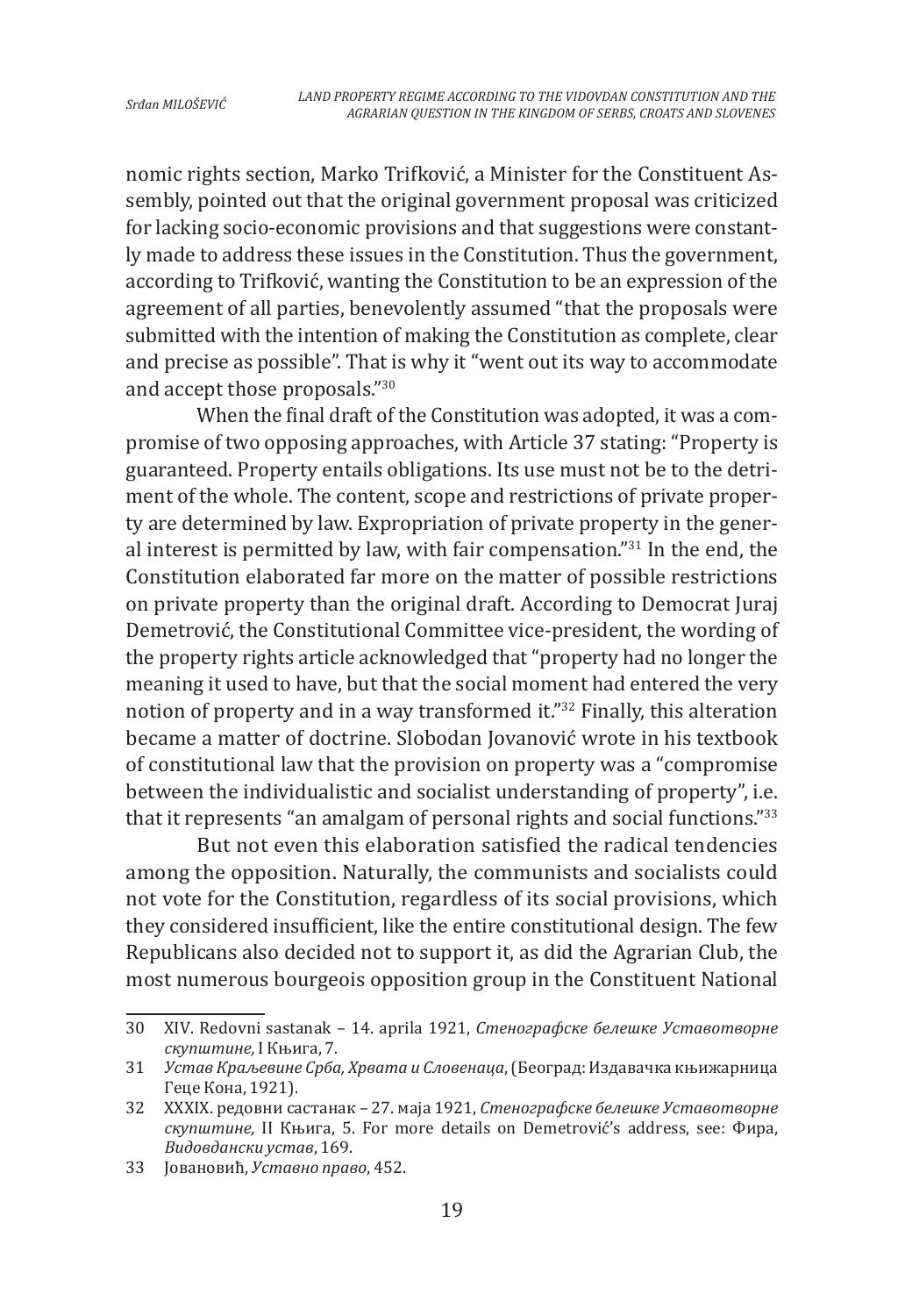Assembly, who were also displeased both with the Constitution itself and especially its section on social and economic rights.

As paradoxical as it may seem, with the political calculations and promises the government made to the beys,<sup>34</sup> the Constitution got the support of the Yugoslav Muslim Organization, which was strongly against the provision on "socializing" the functions of private property. Defended in principle, it is clear that such an attitude of the YMO was the result of the interests of the Bosnian beys to protect large estates from agrarian reform. In that sense, the position of Šemsudin Sarajlić, speaking on behalf of this party, was paradigmatic: Criticizing the possibility of expropriation "for the common interest", he rejected this formulation, and reiterated that the YMO is "on the side of property, i.e. that a person cannot have his property expropriated except in cases of serious government necessity." According to the YMO, only in the case of such a "government necessity", and not in the name of an undefined "public interest", could expropriation be allowed.35

The question of property was crucial for agrarian policy measures as well, and that is why it received somewhat more attention. After all, views of property best reflect fundamental political and economic tendencies in society. In addition to the provisions directly related to agriculture and the peasantry, which are the focus of this paper, other articles from the "Social and economic provisions" section should be briefly mentioned: state guarantee to provide equal access to training for commercial occupations in accordance with the student's inclinations and interests, to provide professional education and arrange for financial assistance for talented poor children (Article 22); protection of workers, especially women and minors, from occupations harmful to their health (Article 23); protecting intellectual rights (Article 24); freedom of contract "as long as it does not operate against the public interest" (Article 25); the government had the right and duty to "intervene in commercial relations of citizens in the spirit of justice and elimination of social contradictions" (Article 26); an extensive guarantee of public health care (especially for women and children), including free medical care, medication and other material for poor citizens (Article 27); the government's commitment to legally regulate workers' insurance "in case of injury, illness,

<sup>34</sup> The government had promised to meet the demands of the beys to the greatest extent possible in terms of compensation.

<sup>35</sup> XLII. редовни састанак – 30. маја 1921, *Стенографске белешке Уставотворне скупштине,* II Књига*,* 20.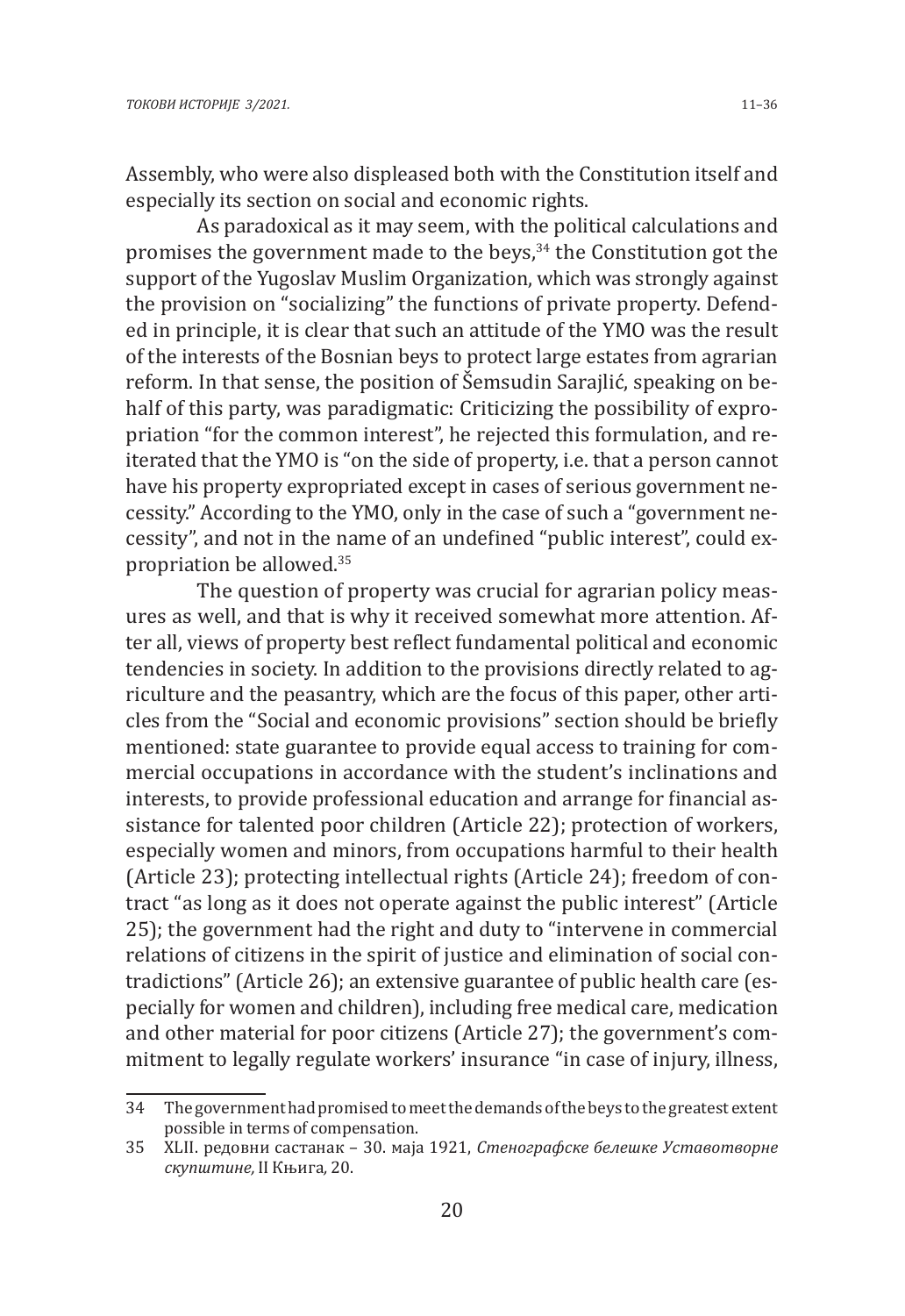unemployment, incapacity, old age and death" (Article 31), and similarly regulate the position of sailors (Article 34); guarantee of special care for war invalids, the fallen, as well as for their families (Article 32); guarantee of workers' right to organize (Article 33); prohibition of usury (Article 38); the law on inheritance tax was supposed to provide the participation of the state in inheritance, taking into account the degree of kinship and the value of the inheritance (Article 39).<sup>36</sup>

The final article in the socio-economic section authorized the creation of a special agency for drafting social and economic legislation – the Economic Council (Article 44). The formation of this agency was first proposed by the Republican representative Jovan Đonović in a Constitutional Committee debate. He envisioned this agency as having authority to "instruct the government on conducting economic policy, and give the legislature elements for introducing social regulations."<sup>37</sup> However, the Constitution only provided the general outline for the establishment of this body, leaving the law to define its establishment, composition and powers. This institution was also borrowed from the Weimar Constitution, in which its function was elaborated in detail, but it also had a role in the lawmaking procedure regarding socio-economic regulations.38 However, such a body was not created while the Vidovdan Constitution was in force, just as many provisions from this section of the Constitution remained unfulfilled.<sup>39</sup>

# *Land Ownership Provisions Relevant to the Position of the Peasantry*

Land ownership in a broader sense (including forested land), directly or indirectly, is the subject of several articles of the Vidovdan Con-

<sup>36</sup> *Устав Краљевине Срба, Хрвата и Словенаца,* 9–13; Фира, *Видовдански устав*, 169.

<sup>37</sup> VI. седница – 9. фебруара 1921, *Рaд Уставног одбора Уставотворне Скупштине,*  I, 47.

<sup>38</sup> In connection with the Economic Council's role in socio-economic legislation discussed above, there is the following provision from the Weimar Constitution (Article 165, paragraph 4): "The National Ministry shall, before proposing drafts of politico-social and politico-economic bills of fundamental importance, submit them to the Economic Council of the Reich for consideration. The Economic Council of the Reich shall itself have the right to initiate drafts of such bills. If the National Ministry fails to assent, it shall nevertheless present the draft to the Reichstag accompanied by an expression of its views. The Economic Council of the Reich may designate one of its members to appear before the Reichstag in behalf of the proposal". McBain, Rogers, *New Constitutions of Europe*, 208–209.

<sup>39</sup> See: Petrović, "Socijalna politika u Kraljevini Jugoslaviji", 119.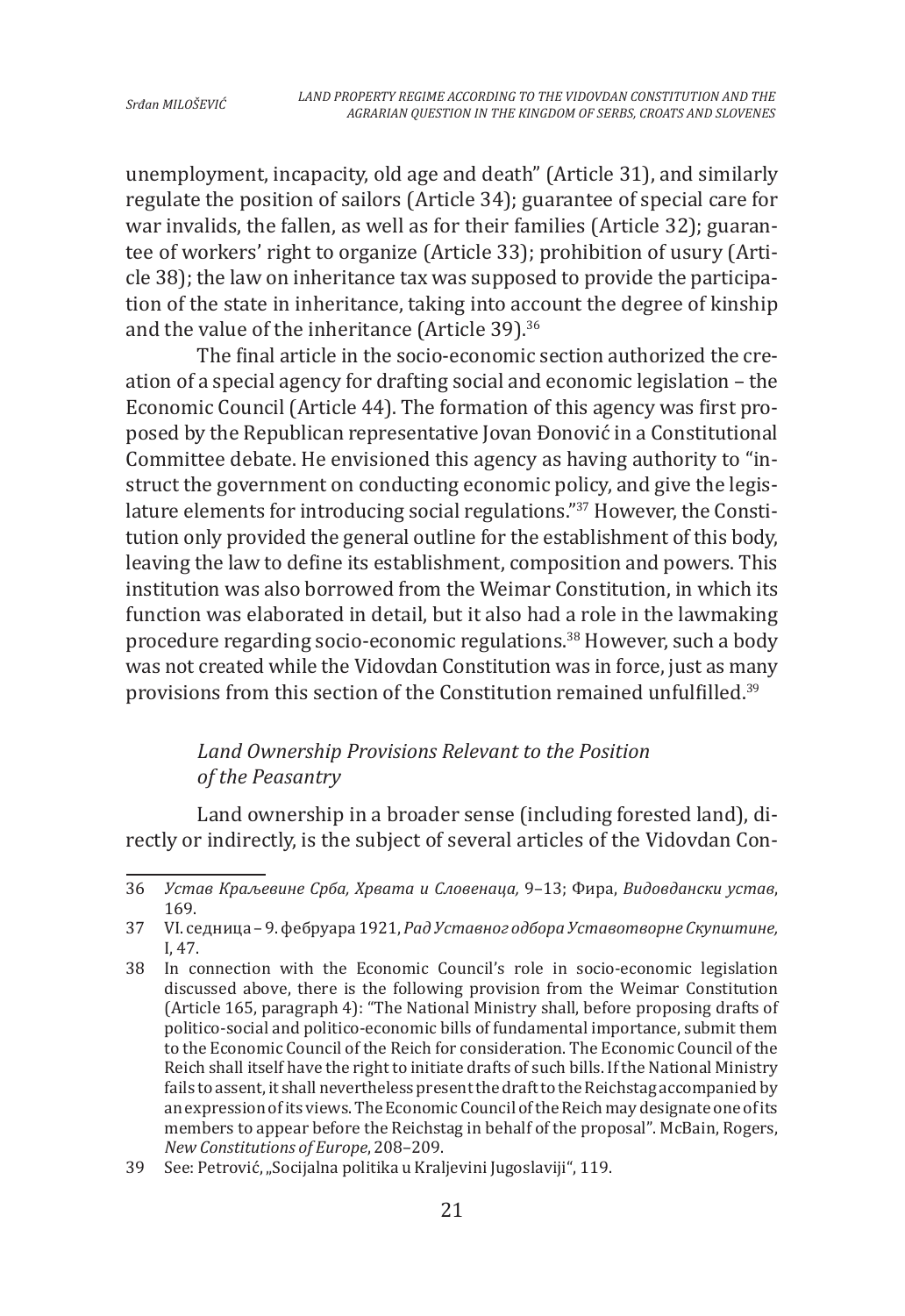stitution. Article 38 prescribes the abolition of *fideicommissum*, but does not clearly define the subsequent fate of such properties, so this article is beyond the scope of this paper. Somewhat more relevant is Article 30, which prescribed that agricultural ensurance would be legally regulated. But even this article is not elaborated and is only indirectly related to peasant land ownership.

Article 41 of the Constitution provides for the expropriation of large forest estates, in favor of the government. The only real right that the article gave to the peasants regarding the expropriated forest estates is the right of use, i.e. that "farmers and persons occasionally engaged in agriculture are allowed logging for timber and firewood, and grazing livestock, in state owned and municipal forests," under the conditions determined by law.<sup>40</sup>

Among the most important agrarian provisions of the Vidovdan Constitution are those that provided for the abolition of the remnants of feudal relations (Article 42): "Feudal relations are considered legally abolished on the day of liberation from foreign rule. If injustices have been committed before that point in time by resolving feudal relations or turning them into private law relations, reparation must be made possible by law. The serfs (chifchis), as well as farmers who cultivate the land in serf-like relations, are proclaimed free owners of the land they farm, without paying any restitution, and the land is to be titled to their name." This article was a summary of the program already in force in the Kingdom, contained in the *Interim Decree on the Preparation of the Agrarian Reform* of February 25, 1919. In a sense, from the perspective of the peasantry. it was the only essentially far-reaching socio-economic provision related to agriculture, since it unequivocally abolished feudal relations.<sup>41</sup>

The Agrarian Club's amendment to this article insisted that "the land belongs to those who work it," without any compensation to former owners. In addition, by enumerating serfs, chifchis, coloni, and "similar statuses," the Agrarians believed they are minimizing the risk ofthe restrictive (narrow) meaning of a notion "feudal relationship" the abolishing of which this article guaranteed. Finally, the Agrarians' demanded the distribution of government land to peasants and aiding those landlords who were left "without means of subsistence" in the process of severing feudal

<sup>40</sup> *Устав Краљевине Срба, Хрвата и Словенаца*, 12.

<sup>41</sup> Ferdo Čulinović, *Državnopravna historija jugoslavenskih zemalja XIX. i XX. vijeka,*  Druga knjiga: Srbija – Crna Gora – Makedonija – Jugoslavija 1918–1945, (Zagreb: Školska knjiga, 1954), 262.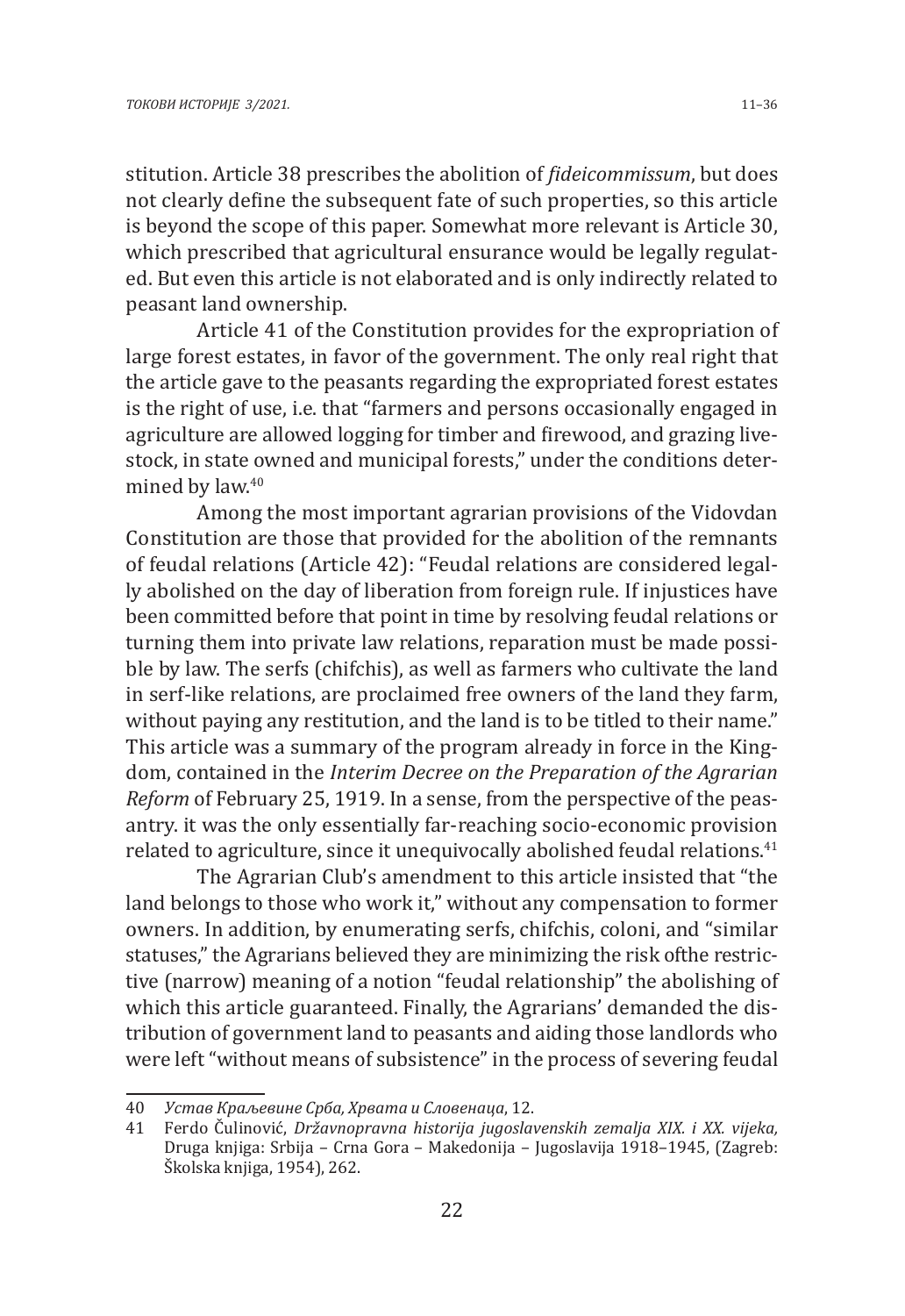relations.42 The Socialists also submitted the amendment which stipulated that the land was "the property of the entire people", but only those who cultivated it could "hold it". The Socialists' draft explicitly mentions former tenants (beglučari), chifchis and wage laborers as beneficiaries of the abolition of feudal relations, which was also an arbitrary classification. In the same amendment, the Socialists demanded that the government commits to various types of assistance to farmers.<sup>43</sup> As for the Communists, by that time, they had been completely suppressed, and the government had not even considered their amendments. Their activity was reduced to exposing what they understood as tendencies to sidestep the social program, even in its reduced form.<sup>44</sup> Eventually, this article was received with virtually no changes to the proposed government draft.<sup>45</sup>

The abolition of existing and prohibition of establishing new feudal relations, as already mentioned, was foreseen by the original government draft, but this matter was elaborated in the final text. The additional guarantees to the beneficiaries of these provisions were granted, although such guarantees already existed in other legal documents. However, the groups proposing more radical approach to resolving the agrarian question stressed that the two-year implementation of the Preliminary Provisions demonstrated that stronger guarantees were needed to make sure the land reform would genuinely accommodate the peasantry. This was why those groups demanded the said guarantees to be enshrined in the Constitution.

The need to provide comprehensive constitutional guarantees to former serfs was first emphasized by the socialist representative in the Constitutional Committee, Nedeljko Divac. Already in the general debate, he pointed out that not only the general provision, but also "the direction for resolving this question must be set in the Constitution. The clear directions for resolving other parts of the agrarian question should be set in the Constitution as well. As for land reform in its entirety, the Constitution should guide legislation in such a manner that land should belong to those who work it".46 The Republican representative Jovan Đonović went

<sup>42</sup> LIV. sednica – 23. maja 1921, *Rad Ustavnog odbora Ustavotvorne skupštine,* IV, 82.

<sup>43</sup> *Ibid.*

<sup>44</sup> Фира, *Видовдански устав*, 175–176.

<sup>45</sup> XLV. sednica – 5. aprila 1921, *Rad Ustavnog odbora Ustavotvorne skupštine,* IV, 39.

<sup>46</sup> IV. седница – 4. фебруар 1921, *Рад Уставног одбора Уставотворне скупштине*, I, 19.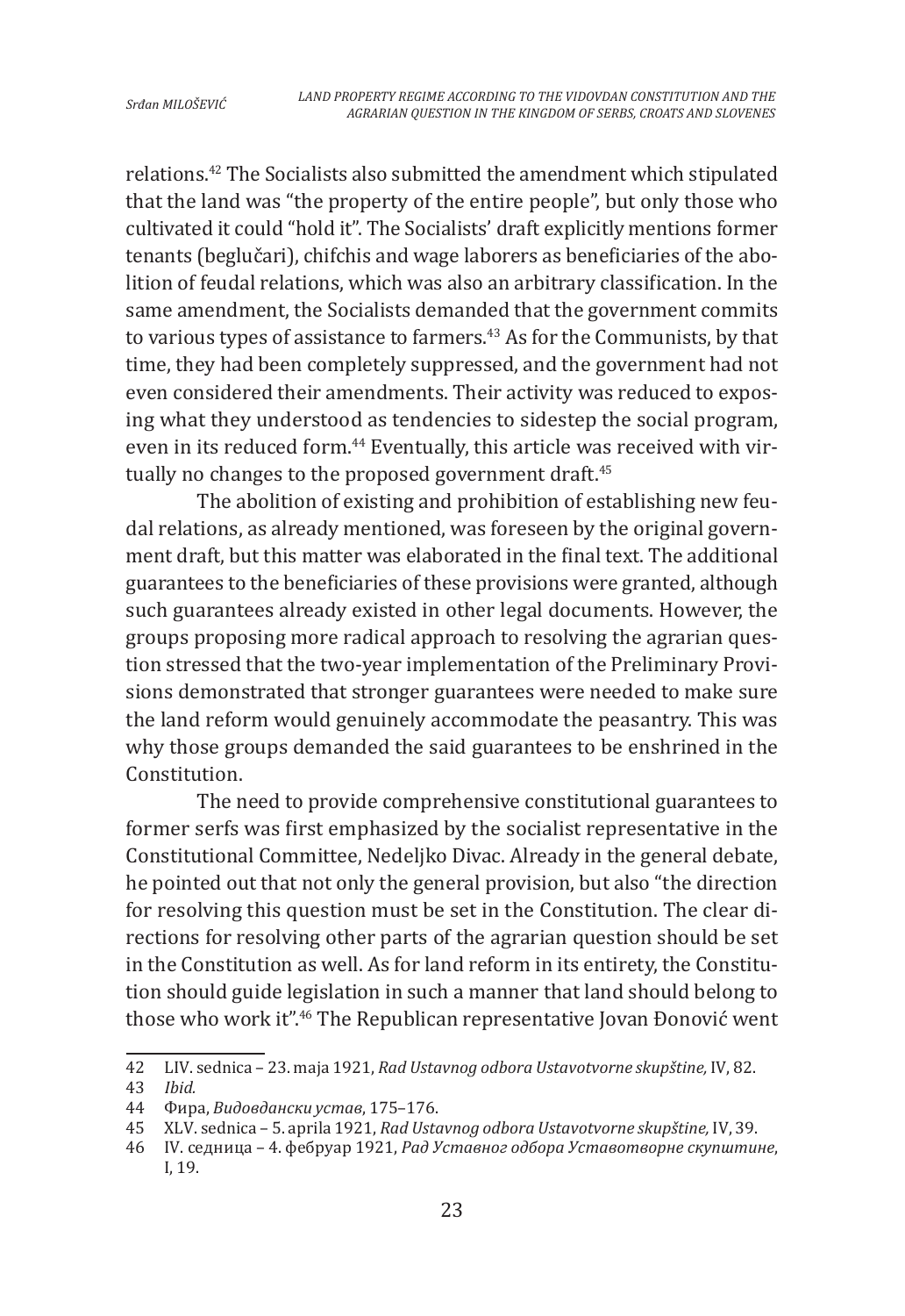a step further, emphasizing that, just as it had abolished feudal relations, the state can "place limits on the influence and power of capital."<sup>47</sup>

The government representative in the Committee, the Radical Milan Srškić, was also dissatisfied with the government's draft, seeing in it a compromise where there should not have been one, as he put it. His view was that the "healthy principle" of abolishing feudalism was "drastically inverted" in the very next sentence of the Constitutional provision. He especially criticized the announcement that "injustices" caused by "resolving feudal relations or turning them into private-law relations" would be legally amended. This provision referred to the application of the Safer order according to which the serfs in Bosnia were removed from the land they cultivated. Since this was issued during the Austro-Hungarian administration, the authorities of the time ensured "that all these verdicts have a legal appearance, both formally and materially. When such a verdict issued twenty or thirty years ago, for which all evidence was lost, comes before a court, clearly no court will be able to overturn it, but will confirm it in favor of the spahis, not the peasants."<sup>48</sup>

The most explicit were the Communists, who demanded not only the abolition of feudal relations. According to their proposal, the entire land of feudal lords, but also of landowners and religious organizations should be distributed to the peasants, and provided with farming equipment. Although the Communists, understandably, principally supported the nationalization of all the landholdings, they believed that small and middle peasants should be allowed to keep their possession "until they themselves, through experimentation, reached the conclusion that they do not need private ownership of the land, because it has lost the function that it had in capitalist society." This, however, would be possible only in socialism.49 As Sima Marković pointed out, "Communists are in principle against private property", but that does not mean that "even when working people take power into their own hands (...) private property will disappear, that it will vanish."<sup>50</sup>

For their part, the YMO representatives tried to defend the position of the beys in every way, so they claimed that "serf relations were not entirely feudal relations" so that this issue needed to be approached with more tact, and not by simple expropriation. The Muslim Club rep-

<sup>47</sup> VI. седница – 9. фебруар 1921, *Рад Уставног одбора*, I, 47.

<sup>48</sup> LIV. sednica – 23. maja 1921, *Rad Ustavnog odbora,* IV, 82.

<sup>49</sup> VIII. седница – 11. фебруар 1921, *Рад Уставног одбора*, I, 81.

<sup>50</sup> *Рад Уставног одбора,* III, 101.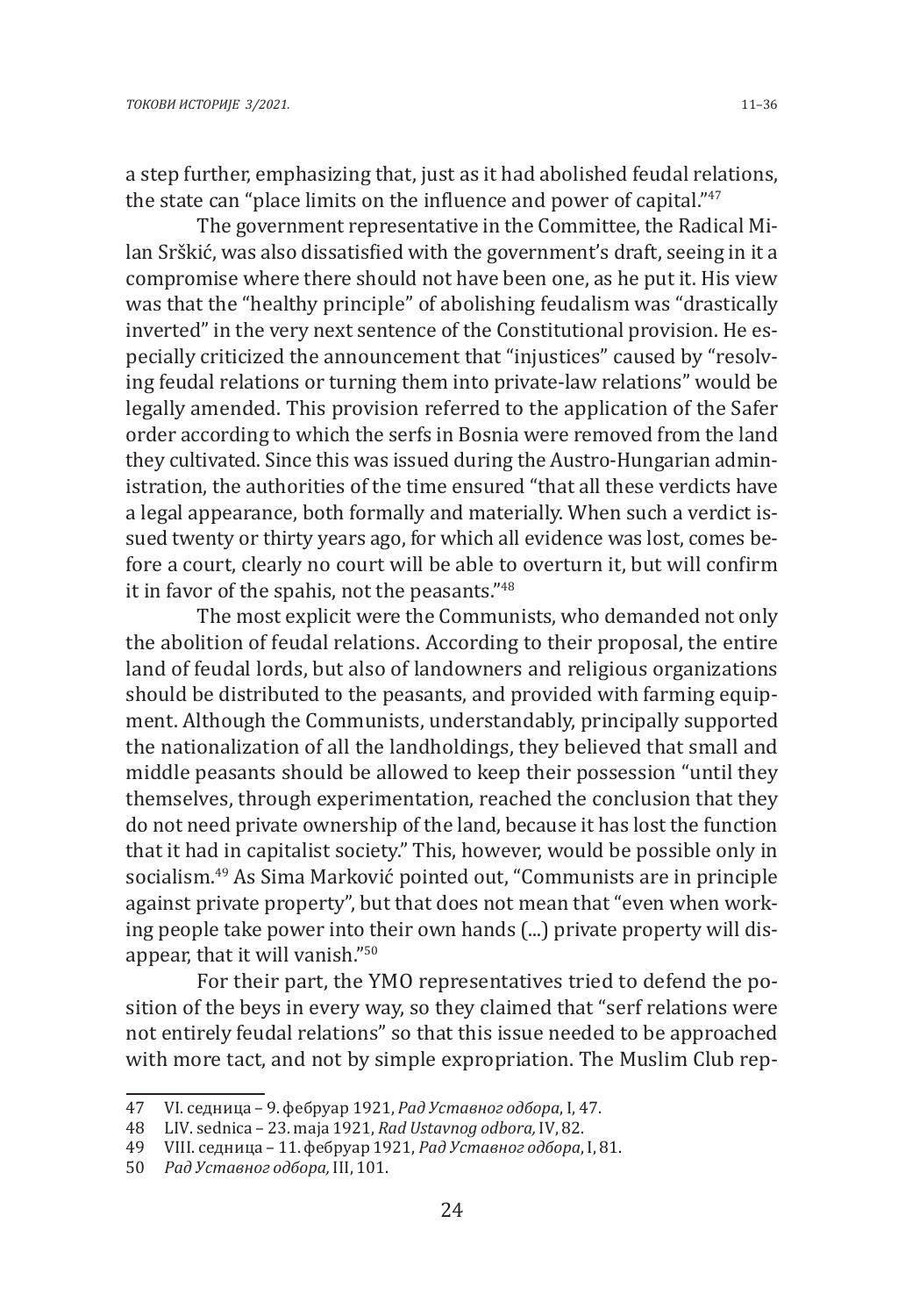resentative Fehim Kurbegović warned of sectarianism towards Muslim landowners. He pointed out that there their number was not "a thousand, or two or three thousands" but "hundreds of thousands" (counting family members) and that state policy, by resolving the agrarian question, "creates proletariat and misery on the other side." He also warned of demands that "beys should not be given land, even if they wanted to work it."51 The argument that the simple division of land to former serfs would create new problems of poverty among the bey families was mostly put forward by those who represented the interests of this class in the committee and the assembly.

The notion of "serf-like relations" which was deliberately left in that form, as Juraj Demetrović explained on behalf of the Constitutional Committee, came under criticism, leaving it to the law to determine what constitutes these types of relations. Demetrović cited the Dalmatian colonate as an example. This late antique system implied a very wide range of relations – from those very similar to serfdom to land leasing as a private law relationship. If, therefore, the colonate were included as a whole as a relationship that is terminated in terms of Article 42 of the Constitution, situations would arise where a private law relationship would be terminated in favor of the tenant who would receive the land for free, which was considered unacceptable.<sup>52</sup>

However, as the supporters of the radical solution of the agrarian question argued, the phrase "serfdom-like relations" was a sign that the government intended to avoid its duties towards peasants who cultivate another's land without having their own. Namely, there were fears that, without a clear enumeration of those to whom the land provision refers, the broadness of the phrase "serfdom-like relations" would actually lead to very few of those relations being considered "similar". On the other hand, more conservative representatives, such as the radical Momčilo Ivanić, were concerned that the phrase was too broad, and that it may cover even sharecropping in Serbia itself, which according to Ivanić, would cause "unrest and disorder" in parts of the country where there is virtually no disputed agrarian relations to be resolved."53 Sreten Vukosavljević of the Democratic Party also expressed fears about the ambiguity of

<sup>51</sup> X. седница – 14. фебруара 1921, *Рaд Уставног одбора*, I, 124.

<sup>52</sup> XXXIX. редовни састанак – 27. маја 1921, *Стенографске белешке Уставотворне скупштине,* II књига, 6.

<sup>53</sup> XLIII. редовни састанак – 31. маја и 1. јуна 1921, *Стенографске белешке Уставотворне скупштине,* II књига, 15.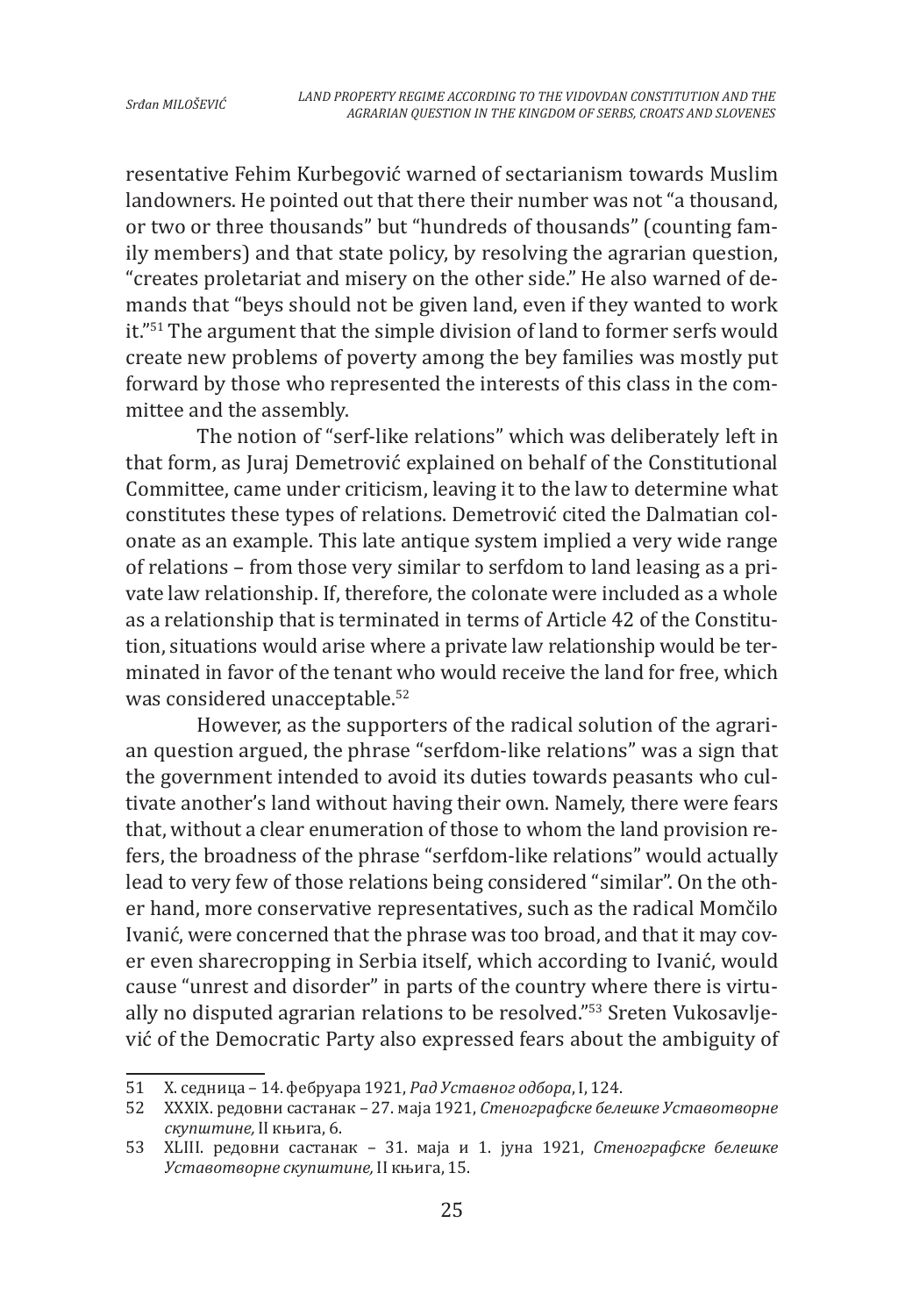that formulation, saying that there could be "disloyal interpretation of this position."<sup>54</sup>

The fears expressed by the opposition were probably better grounded, but the ruling majority also had an explanation that was not unconvincing. Namely, as Lazar Marković explained, the formulation remained broad "so that all those relations which are really equal in nature and in their essence to serf relations (...) would be covered by these constitutional regulations." In essence, Marković claimed that when the Constitution was discussed, the real situation regarding the types of agrarian relations was not even known, which is why it was "left to those who enforce these constitutional regulations to determine… which relations will be considered."<sup>55</sup>

Much more vague was Article 43 of the Constitution, which left the possibility for the distribution of other large land estates(not of a feudal character) to the peasants who worked them. Article 43 of the Constitution provided as follows: "The expropriation of large landholdings and their distribution to those who cultivate the land shall be regulated by law. The law will also determine what compensation will be given for expropriated property. No compensation will be given for large holdings that belonged to members of former foreign dynasties and for those given to individuals by the foreign authorities."<sup>56</sup>

Here we notice a departure from the *Interim Decree*. This act stated that possessions obtained for serving foreign dynasties will be confiscated without compensation.<sup>57</sup> However, the Constitution left a more flexible provision in that regard, which prescribed only that no monetary compensation be given for such property, but not that such property would necessarily be confiscated, as prescribed by theearlier decree. Also, the issue of who is entitled to compensation for the expropriated property of feudal origin was not unambiguously resolved in the*Intreim Decree*, although it was claimed that the compensation was "guaranteed by the government". The Constitution, on the other hand, stipulates that the government is obliged to pay that compensation.58 In general, the constitutional provisions were less radical than the Preliminary Provisions, so

<sup>54</sup> XLI. redovni sastanak – 28. maja 1921, *Стенографске белешке Уставотворне скупштине,* II књига, 10.

<sup>55</sup> XLV. sednica – 23. maja 1921, *Rad Ustavnog odbora,* IV, 84–85.

<sup>56</sup> *Устав Краљевине Срба, Хрвата и Словенаца*, 13.

<sup>57</sup> Prethodne odredbe za pripremu agrarne reforme, *Службене новине Краљевства Срба, Хрвата и Словенаца*, бр. 11, 27. 2. 1919.

<sup>58</sup> Кандић, "Аграрано питање", 268.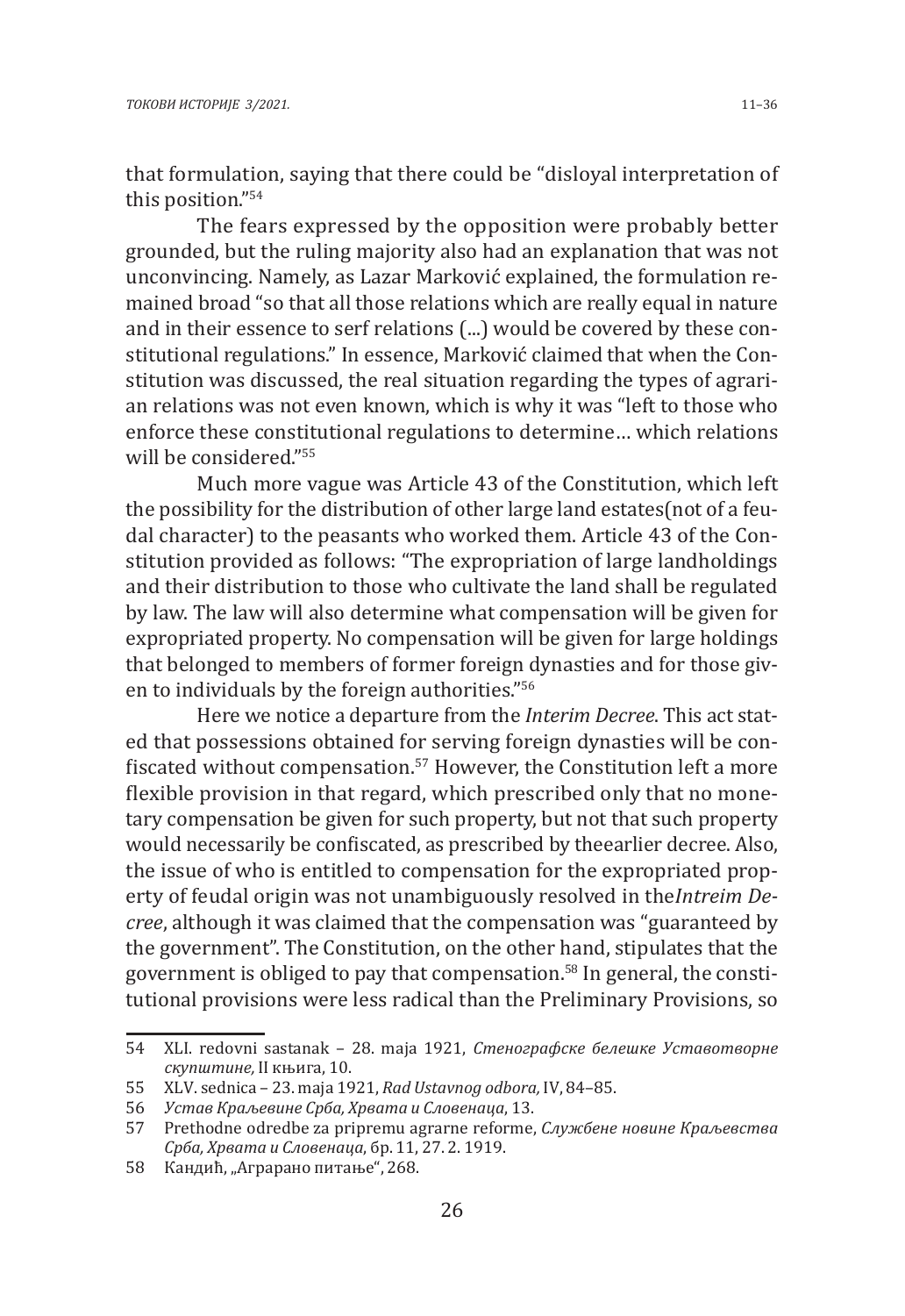the leader of Slovenian farmers, Etbin Kristan, rebuked the government: "Apart from feudal estates, there are all sorts of landlords, whom you certainly do not dare touch."<sup>59</sup>

Article 43 of the Constitution also regulates some issues related to colonization (which is beyond the scope of this paper), and then the last paragraph prescribes the following: "The law will determine the maximum amount of land in possession, and the minimum amount which cannot be alienated." In this case, the proposed solution differed significantly from the one eventually adopted. Namely, the government's draft stated the following: "The law will determine the smallest area of a farmer's land and cases in which it cannot be divided among the heirs or alienated in any other way."60 The Yugoslav Club representative in the Constitutional Committee, Janko Šimrak, was the first to oppose such a formulation, demanding that the maximum amount of land in one's possession also be determined.61 Miloš Moskovljević spoke in the same vein, reminding everyone that such a suggestion could be found in the Draft Constitution proposed by the Agrarian Club on whose behalf he spoke. He stated that in Serbia before the war the land was progressively falling "into the hands of lawyers" and that without limiting the maximum amount of land in possession, the class of rural proletariat would inevitably be created.62 Democrat Milutin Jakšić suggested that the expropriation should cover not only large, but also medium-sized property, since, in his opinion, this would be necessary if land was to be given to everyone who needed it, especially war veterans.<sup>63</sup>

The government majority representative, Radical Žarko Miladinović, pointed out that that limiting the maximum amount of land would be unnecessary, claiming that it would happen in practice all the same, "because when the little man gets land, when he can work the land and reap the fruits of his labor, he will grow stronger. It will be him who works the land, and the landlord will have no workers, no one to work for him, and will be forced to either sell it or ask for help from the peasant, for a large part of the income."64 After the debate in the Assembly, it was decided to

<sup>59</sup> XIV. редовни састанак – 11. априла 1921, *Стенографске белешке Уставотворне скупштине,* I Књига, 12.

<sup>60</sup> XLV. sednica – 5. aprila 1921, *Rad Ustavnog odbora,* IV, 43.

<sup>61</sup> *Ibid.*

<sup>62</sup> *Ibid*, 47. See also: Момчило Исић, *Милош Московљевић у посланичкој клупи*, (Свилеува: Друштво за изучавање историје Свилеуве, 2019).

<sup>63</sup> XLV. sednica – 5. aprila 1921, *Rad Ustavnog odbora,* IV*,* 45.

<sup>64</sup> *Ibid.*, 48.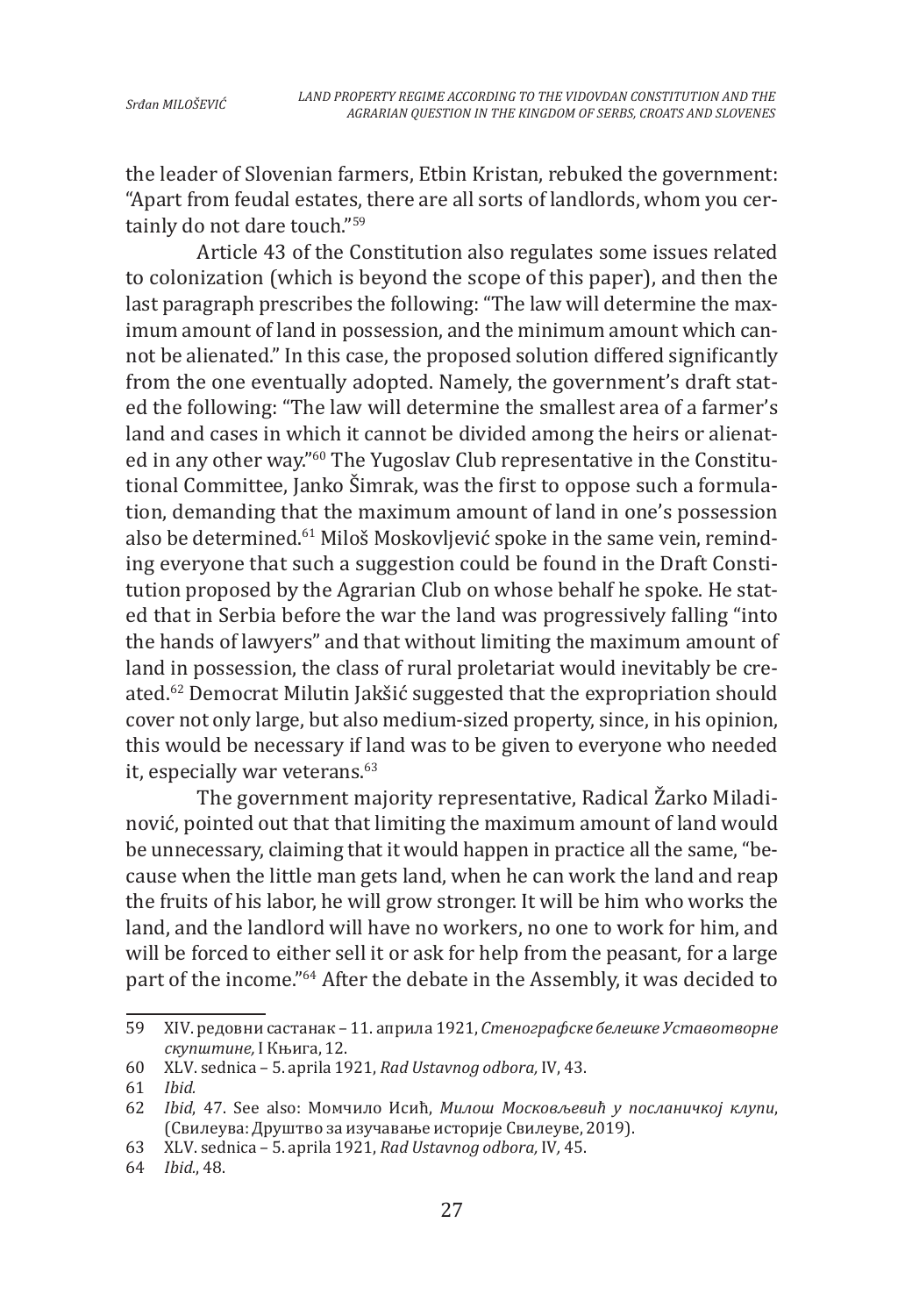return the last paragraph of Article 43 to the Constitutional Committee for rewriting. The Minister for the Constituent Assembly informed the Committee about that, noting that, although no one spoke in the Assembly in that sense, there were objections that were personally communicated to him against the provision that guaranteed the minimum landholdings and especially about the last paragraph of Article 43 on the impossibility of dividing minimum landholdings among heirs.<sup>65</sup>

Contrary to what was the intention of the Government, the fact that this Article was returned to the Committee for reconsideration prompted the opposition deputies to suggest not only keeping the minimum holdings provision, but also to introduce the provision on the allowed maximum amount of land. Namely, Uroš Stajić from the Agrarian Club, agreed on the removal of the inheritance restriction from the article that defined the agrarian minimum, but reintroduced the idea of the agrarian maximum.66 Among the representatives of the government majority in the Constitutional Committee Milorad Vujičić believed that no provisions on maximum or minimum landholdings, or expropriation, should be introduced.<sup>67</sup> His colleague Lazar Marković remarked that from the legal point of view, it does not matter whether there will be such provisions or not. Probably thinking of provisions on restricting private property (Article 37), as well as the expropriation provision (Article 43), he pointed out that the lawmakers can subsequently determine maximum or minimum landholdings, or both. For Marković, therefore, defining the maximum is "just a bluff and pulling the wool over people's eyes, tricking them into believing that the question of large properties has been resolved."<sup>68</sup>

Jovan Đonović disagreed with this position, emphasizing that it was an important provision, having in mind the systemic interpretation of the Constitution: "As soon as we start about limiting large properties, it means that there is a current of ideas, which points to limiting the creation of large landholdings in the countryside in the future... The current of ideas suggests limiting large landholdings and all those who come after us they have to take that into account."<sup>69</sup>

While the majority in the Constitutional Committee easily accepted the removal of the provision that forbade dividing minimum landhold-

<sup>65</sup> XLVII. sednica – 2. juna 1921, *Rad Ustavnog odbora,* IV*,* 98.

<sup>66</sup> *Ibid.*

<sup>67</sup> *Ibid.*

<sup>68</sup> *Ibid*, 99.

<sup>69</sup> *Ibid*.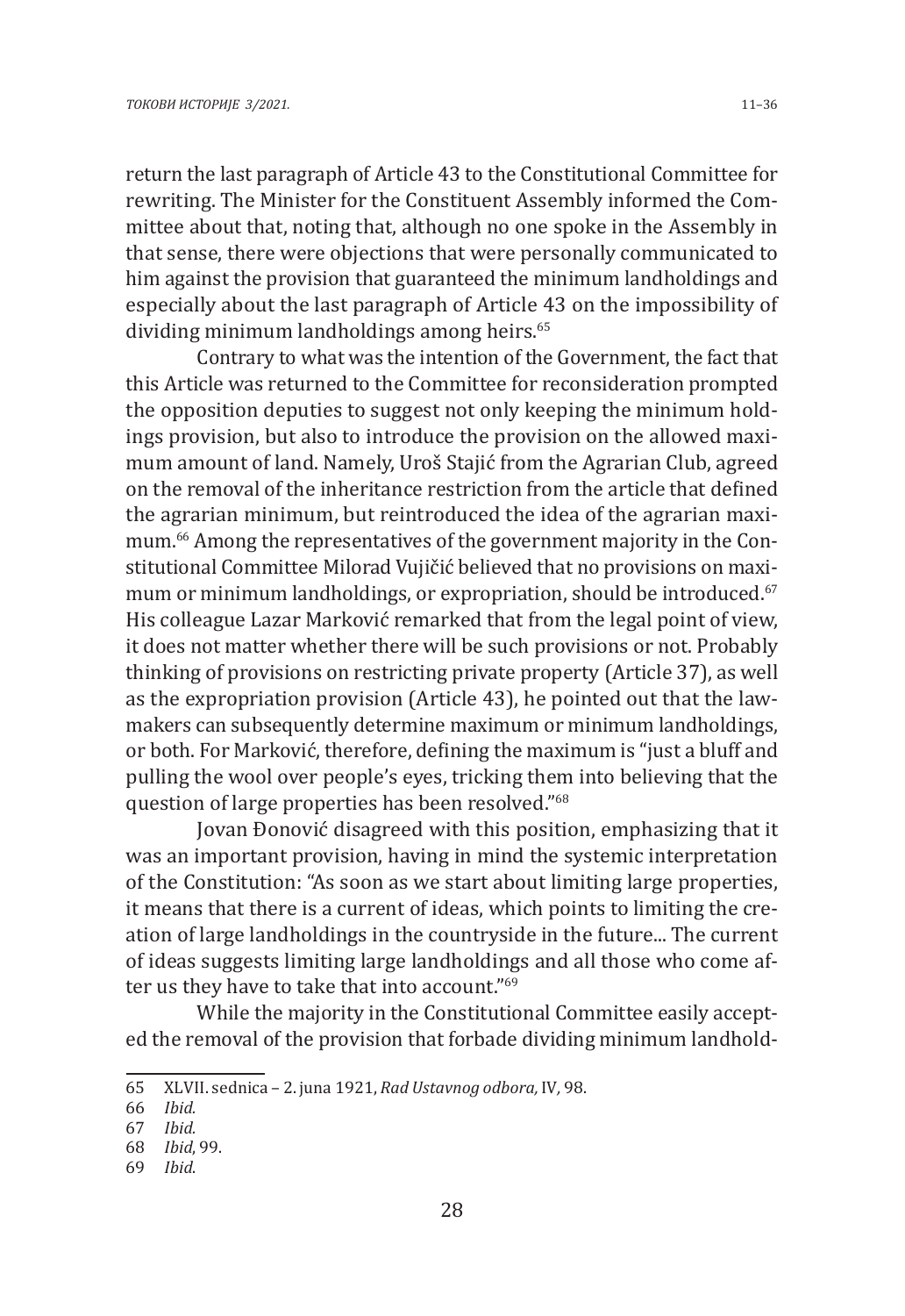ings, during the debate it became clear that the last paragraph of Article 43 would not be removed, which was the intention of Minister Trifković and government representatives in the Committee. Beside keeping that provision, the majority of the speakers demanded that a provision on maximum landholdings also be included in that paragraph. Minister Trifković stated that he could accept the obligation to legally determine the maximum landholdings, but that the provision on the minimum is unacceptable since would drive down peasant creditworthiness. This argument of the Minister for the Constituent Assembly was not accepted, after which Trifković stated with resignation: "Well, gentlemen, when you do not want to give in, let me give in. What else can I do, so as not to argue further, I would suggest that this paragraph reads as follows: 'The law will determine the maximum amount of land in possession, as well as cases in which the minimum amount of land cannot be alienated.'" With the approval of the members of the committee who advocated such a solution, the Constitutional Committee unanimously accepted Trifković's proposal, which proceeded to go before the Constituent Assembly in that form, and then into the Constitution.

However, the general feeling regarding this and most other provisions in the section on social and economic rights was best described by the Bosnian representative Marko Gaković, who left the Agrarian Club and formed a group in the assembly with several other dissidents:<sup>70</sup> "As far as I understood the speakers, no one from the majority or the opposition praised this paragraph, but everyone said it's not any good. And I ask you, what is the point of accepting something today if we say it's not good." Alluding to the fact that the government has reached an agreement with the beys on compensation, Gaković ironically said that compensation to the beys "cannot be justified by social justice" because "there are much more people poorer than beys who need social assistance." In the end, Gaković also complained about "our Serbian brothers" who were not ready to "support" the fight of Serbian deputies from Bosnia against compensation, but on the contrary, "defend the beys."<sup>71</sup>

However, one of the Peasant Alliance leaders, Dragoljub Jovanović, a leading experts on the agrarian issue in his time, had a more moderate

<sup>70</sup> Драга В. Мастиловић, *Српска елита из Босне и Херцеговине у политичком животу Краљевине СХС/Југославије*, (докторска дисертација, Универзитет у Београду, Филозофски факултет, Одељење за историју, 2013), 315.

<sup>71</sup> XLIV. редовни састанак – 2. јуна 1921, *Стенографске белешке Уставотворне скупштине,* II књига, 11.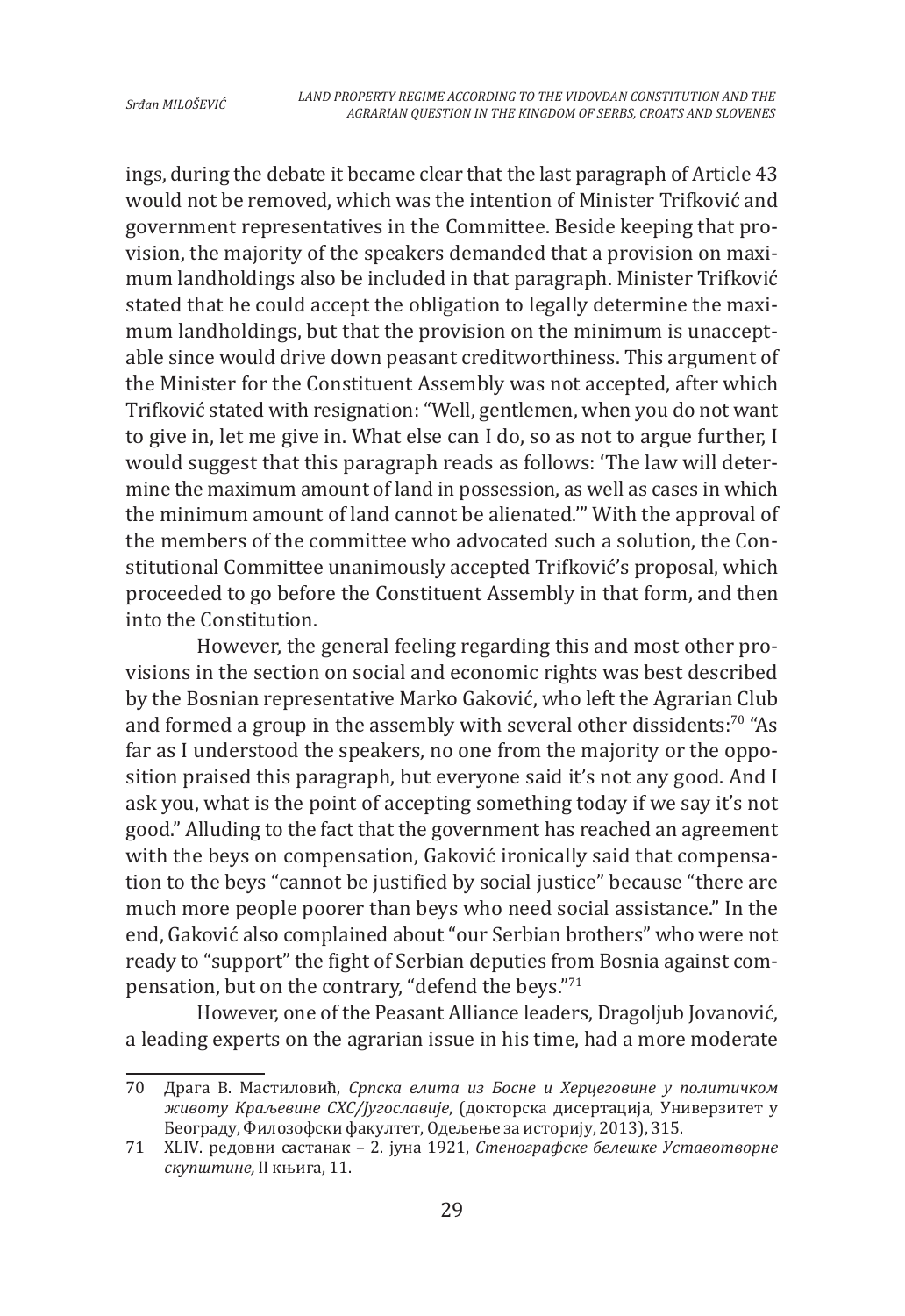view then some of his comrades-in-arms. According to his understanding, "the Vidovdan Constitution (June 28, 1921), even if it was adopted with the help of bey and Jamiat votes, still meant the victory of progressive aspirations on the agrarian front. It allows the expropriation of private property in the general interest; abolishes the fideicommissum; transfers ownership of forests to the government; abolishes serfdom and chifchi relations; designs expropriation of large estates and their division to agrarian stakeholders; – and therefore gives most of what was promised to the people in the tumultuous autumn of 1918."72 That this assessment was more optimistic than realistic is proven by the fact that, although the agrarian question was not resolved until 1941, the subsequent Octroic September Constitution of 1931 did not contain any of the mentioned solutions.

### *Conclusion*

The section on social and economic rights was included in the government's Draft Constitution in April 1921, since there were many parties in the National Assembly that had such provisions in their programs and their drafts of the Constitution. One of the questions that attracted attention and was prominent both in those drafts and in the government draft debate was the issue of land ownership, especially in the context of abolishing feudal relations and the distribution of large landholdings. Even among members of the majority parties in parliament, there were those who made bold demands regarding the division of land to the peasants, especially among the Democrats.

Wanting to provide the widest possible support for its Draft Constitution, the government introduced a number of socio-economic provisions, as a concession to the progressively oriented opposition and to similar views in their own ranks. The government could eventually hope that with certain concessions, it would get the support of the bourgeois part of the opposition, that is, from the Agrarian Club, the Yugoslav Club and the Republicans. The Socialists could less be relied upon in any combination to support the Draft Constitution, and the Communists not at all. However, it was certainly necessary to erode their influence, at least by meeting the social program of the bourgeois parties. In the end, support for the government's draft of the Constitution came from the sharpest opponents of the socio-economic provisions on land ownership – the Yugoslav Muslim Organization. The government's efforts to secure their

<sup>72</sup> Dragoljub Jovanović, *Agrarna politika*, (Beograd: Narodna misao, 1930), 268.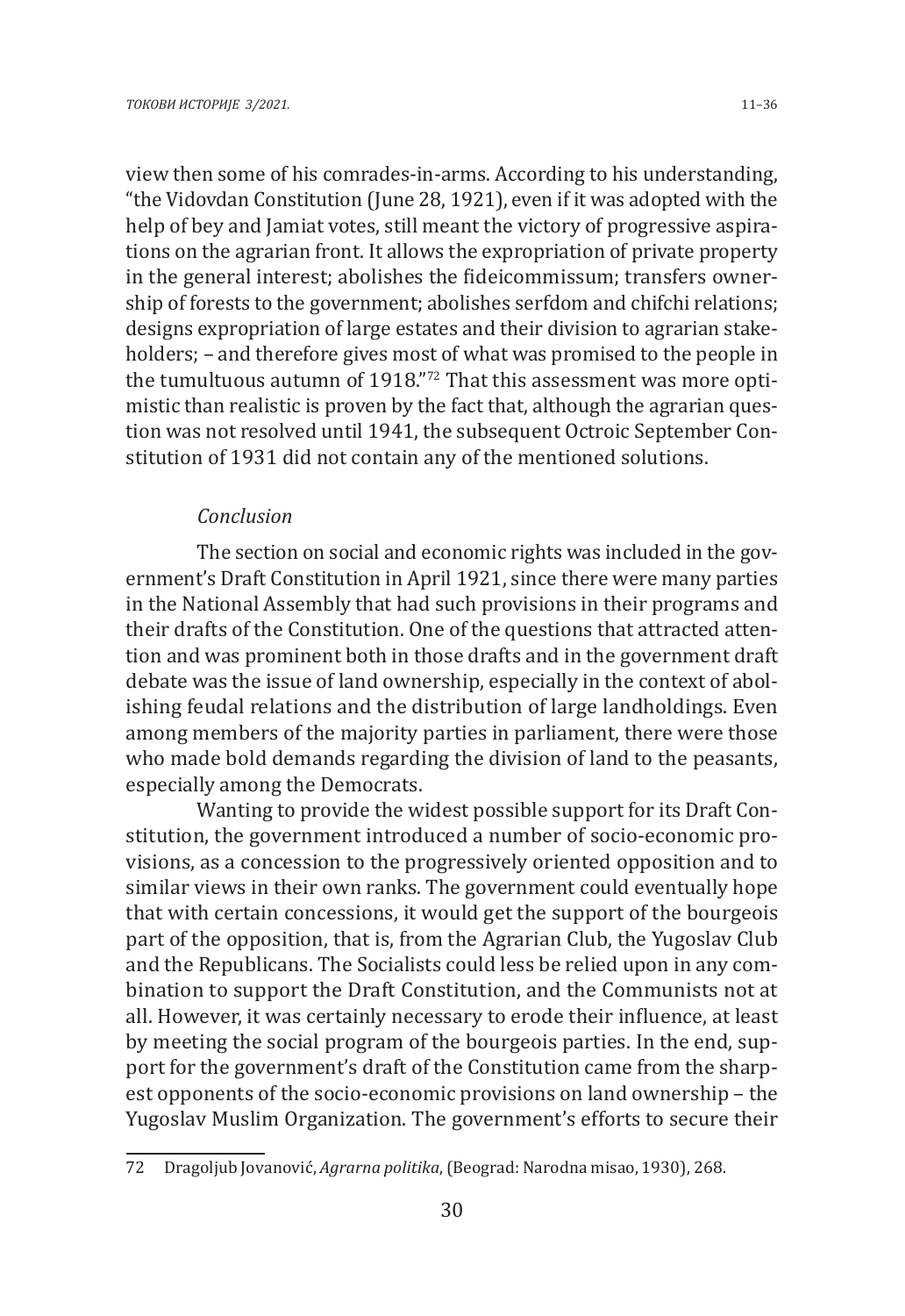support actually destroyed the possibility of gaining the support of other opposition parties, as the government undertook to pay the beys significant compensation for the expropriated land, which all opposition parties with progressive social programs strongly opposed.

Of the opposition's suggestions, the government only accepted the idea to include socio-economic provisions in the Constitution, but determined the "degree" of their presence, their content and their far-reaching nature, with no regard for the opposition's amendments. Opposition parties believed that the government's solutions would at the very least enable very conservative interpretations. They feared that significant, or even less radical social changes would certainly not occur precisely because the government would be very restrictive in interpreting guaranteed rights. Subsequent experience confirmed such doubts of the opposition. It seems that the government parties believed they would manage to keep the majority in the Assembly for a longer period of time and would manage to solve the agrarian question in their own way – with very moderate reforms, and not radical steps. That is why they found it important that the norms in the Constitution on this issue be flexible enough to be interpreted in a more conservative way.

#### **Summary**

Provisions aimed at solving the agrarian question are present in the Constitution of the Kingdom of Serbs, Croats and Slovenes from 1921 in several extensive articles. This is the most notable presence of such norms compared to any other constitution adopted immediately after the First World War in Central and South-Eastern Europe. The present paper delves into the provisions regulating the property in land and their significance for the peasantry in the Kingdom SCS. The abolition of the existing feudal and similar relations, as well as the partition of large estates – both the feudal and the capitalist ones – were the topics heatedly debated during the sessions of the Constitutional Committee and of the Constituent National Assembly. These debates are the main source for this paper. The systematics of the Constitution (the articles that regulated this matter were part of the section on social and economic rights) reflected the understanding that the issue of property, especially in the context of resolving the agrarian question, was an imminently social issue. This approach was adopted under the strong pressure from the progressive opposition parties – Agrarians, Socialists and, to some extent and mostly indirectly,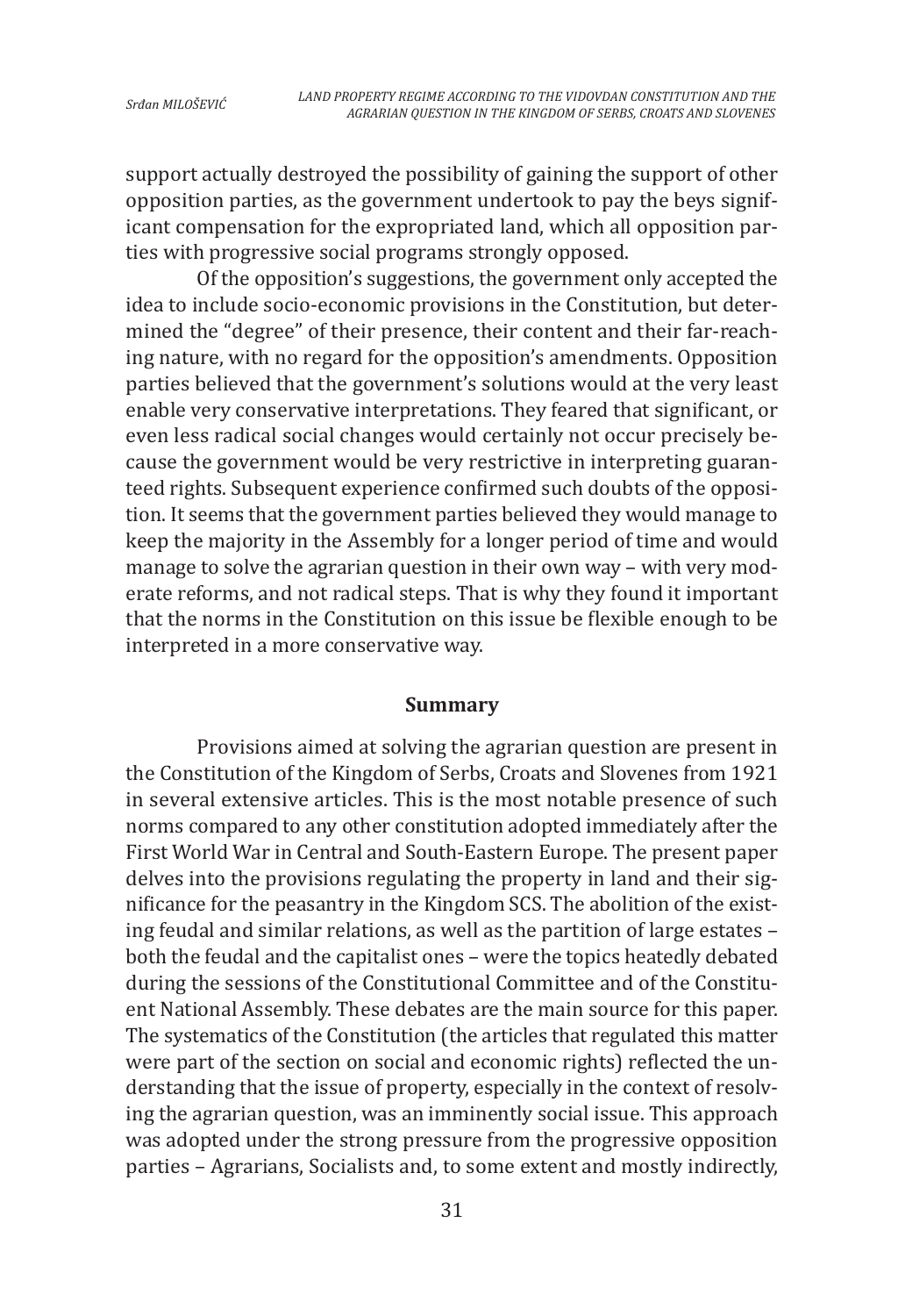the Communists. However, similar views were harbored by many Democrats and by some Radicals, the two parties that were the backbone of the parliamentary majority, which catalyzed the process of adopting the progressive agenda. The constitutional solution to the agrarian question represented a compromise among the views upheld by the majority and those upheld by the opposition, but leaving a room for more conservative application of the provisions compared to seemingly progressive guarantees enshrined in the Constitution.

### **Sources and Literature**

- Arhiv Jugoslavije. Zbirka Vojislava Jovanovića Maramboa (335), 19.
- *Rad Ustavnog odbora Ustavotvorne skupštine Kraljevine Srba, Hrvata i Slovenaca, I., Debata u načelu o nacrtu Ustava*. Beograd: Narodna samouprava, b. g. (cyrillic)
- *Rad Ustavnog odbora Ustavotvorne skupštine Kraljevine Srba, Hrvata i Slovenaca, II., Debata u pojedinostima o nacrtu Ustava Odeljak I–VI. (Član 1–56.) – Sednica XIII. do XXV.* Zagreb: Tiskara Jugoslavenske štampe, b. g.
- *Rad Ustavnog odbora Ustavotvorne skupštine Kraljevine Srba, Hrvata i Slovenaca, III., Debata u pojedinostima o nacrtu Ustava*, *Odeljak III. novi (član 1.–16. i 20.), odeljak IV. po predlogu užeg odbora (član 48.) i odeljak VII.–XI. (član 57.– 86.) Sednica XXVI.–XL.* Zagreb: Tiskara Jugoslavenske štampe, b. g. (cyrillic)
- *Rad Ustavnog odbora Ustavotvorne skupštine Kraljevine Srba, Hrvata i Slovenaca, IV., Debata u pojedinostima o nacrtu Ustava i o amandmanima, Sednica XLI. do XLV.* Beograd: Štamparija Narodna samouprava, 1921.
- *Statistički godišnjak Kraljevine Jugoslavije za 1929*, knj. 1. Beograd, 1929.
- *Stenografske beleške Ustavotvorne skupštine Kraljevine Srba, Hrvata i Slovenaca, I Knjiga, (Od I prethodnog do XXXVII redovnog sastanka)*. Beograd: Državna štamparija Kraljevine Srba, Hrvata i Slovenaca, 1921. (cyrillic)
- *Stenografske beleške Ustavotvorne skupštine Kraljevine Srba, Hrvata i Slovenaca, II knjiga, (od XXXVIII do XLVIII redovnog sastanka)*. Beograd: Državna štamparija Kraljevine Srba, Hrvata i Slovenaca, 1921. (cyrillic)
- *Ustav Kraljevine Srba, Hrvata i Slovenaca*, Beograd: Izdavačka knjižarnica Gece Kona, 1921. (cyrillic)
- Čulinović, Ferdo. *Državnopravna historija jugoslavenskih zemalja XIX. i XX. vijeka,* Druga knjiga: Srbija – Crna Gora – Makedonija – Jugoslavija 1918– 1945. Zagreb: Školska knjiga, 1954.
- Erić, Milivoje. *Agrarna reforma u Jugoslaviji 1918–1941. god.* Sarajevo: Veselin Masleša, 1958.
- Fira, Aleksandar. *Vidovdanski ustav*. Beograd: SANU, 2011. (cyrillic)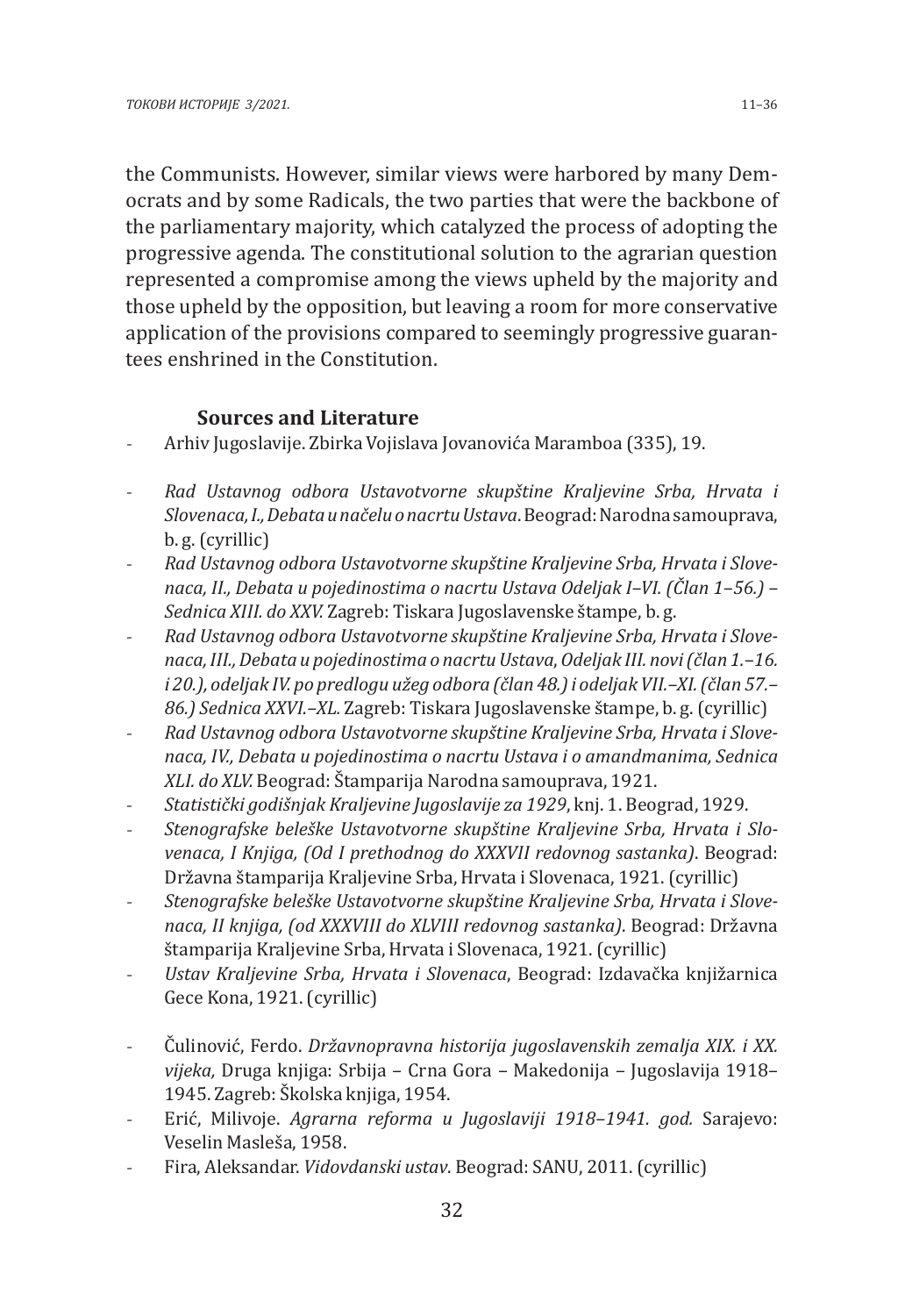- Gaćeša, Nikola. "Agrarni programi građanskih političkih partija u Jugoslaviji između dva svetska rata". *Radovi iz agrarne istorije i demografije*, 125–171. Novi Sad: Matica srpska, 1995.
- Isić, Momčilo. *Miloš Moskovljević u poslaničkoj klupi*. Svileuva: Društvo za izučavanje istorije Svileuve, 2019. (cyrillic)
- Jovanović, Slobodan. *Ustavno pravo Kraljevine Srba, Hrvata i Slovenaca*. Beograd: Izdavačka knjižarnica Gece Kona, 1924. (cyrillic)
- Kandić, Ljubica. "Agrarno pitanje i Ustav SHS iz 1921". *Anali Pravnog fakulteta u Beogradu* 16, br. 2 (1968), 265–278.
- Kandić, Ljubica. "Socijalno ekonomske odredbe Vidovdanskog ustava i Vajmarski ustav". *Zbornik radova Pravnog fakulteta u Novom Sadu* III/1969, 321–337.
- Kosnica, Ivan. "Social Rights in the First Yugoslavia (1918–1941): Tradition, Model and Deviations". *New Studies in History and Law*, eds Norbert Varga, David A. Frenkel, 91–97. Athens: Institute for Education and Research, 2019.
- Lekić, Bogdan. *Agrarna reforma u Jugoslaviji 1918–1941*. Beograd: Službeni list, 2002. (cyrillic)
- Mastilović, Draga V. "Srpska elita iz Bosne i Hercegovine u političkom životu Kraljevine SHS/Jugoslavije". Doktorska disertacija, Univerzitet u Beogradu, Filozofski fakultet, Odeljenje za istoriju, 2013. (cyrillic)
- McBain, Howard Lee, Lindsay Rogers. *New Constitutions of Europe*. New York: Doubleday, 1922.
- Milošević, Srđan. "Agrarna politika u Jugoslaviji (1945–1953)". Doktorska disertacija, Univerzitet u Beogradu, Filozofski fakultet, Odeljenje za istoriju, 2016. (cyrillic)
- Milošević, Srđan. "'Ja tebi pevam, seljače, i kličem' saradnici *Nove Evrope* o selu i seljaštvu". *Nova Evropa*, zbornik radova, ur. Marko Nedić, Vesna Matović, 171–207. Beograd: Institut za književnost i umetnost, 2010.
- Milošević, Srđan. "The Agrarian Reform A 'Divine Thing'. Ideological aspects of the agrarian reform in the Kingdom of Serbs, Croats, and Slovenes/ Yugoslavia". *Transforming Rural Societies. Agrarian Property and Agrarianism in the Nineteenth and Twentieh Centuries*, eds Dietmar Müller, Angela Harre, 47–62. Insbruk, Wien, Bozen: Studien Verlag, 2011.
- Mirković, Mijo. *Ekonomska historija Jugoslavije*. Zagreb: Informator, 1968.
- Ramana Murthy, "Introduction". In: *The Agrarian Question. A Reader*, ed. Ramana Murthy. New York, London: Routledge, 2021.
- Papuashvili, George. "Post-World War I comparative constitutional developments in Central and Eastern Europe". *International Journal of Constitutional Law* 1/2017, 137–172. doi: 10.1093/icon/mox011
- Petrović, Ljubomir. "Socijalna politika u Kraljevini Jugoslaviji: Bilans jednog neuspeha". *Istorija 20. veka* 2/2011, 119–132. doi: 10.29362/ist20veka.2011.2.pet.119-132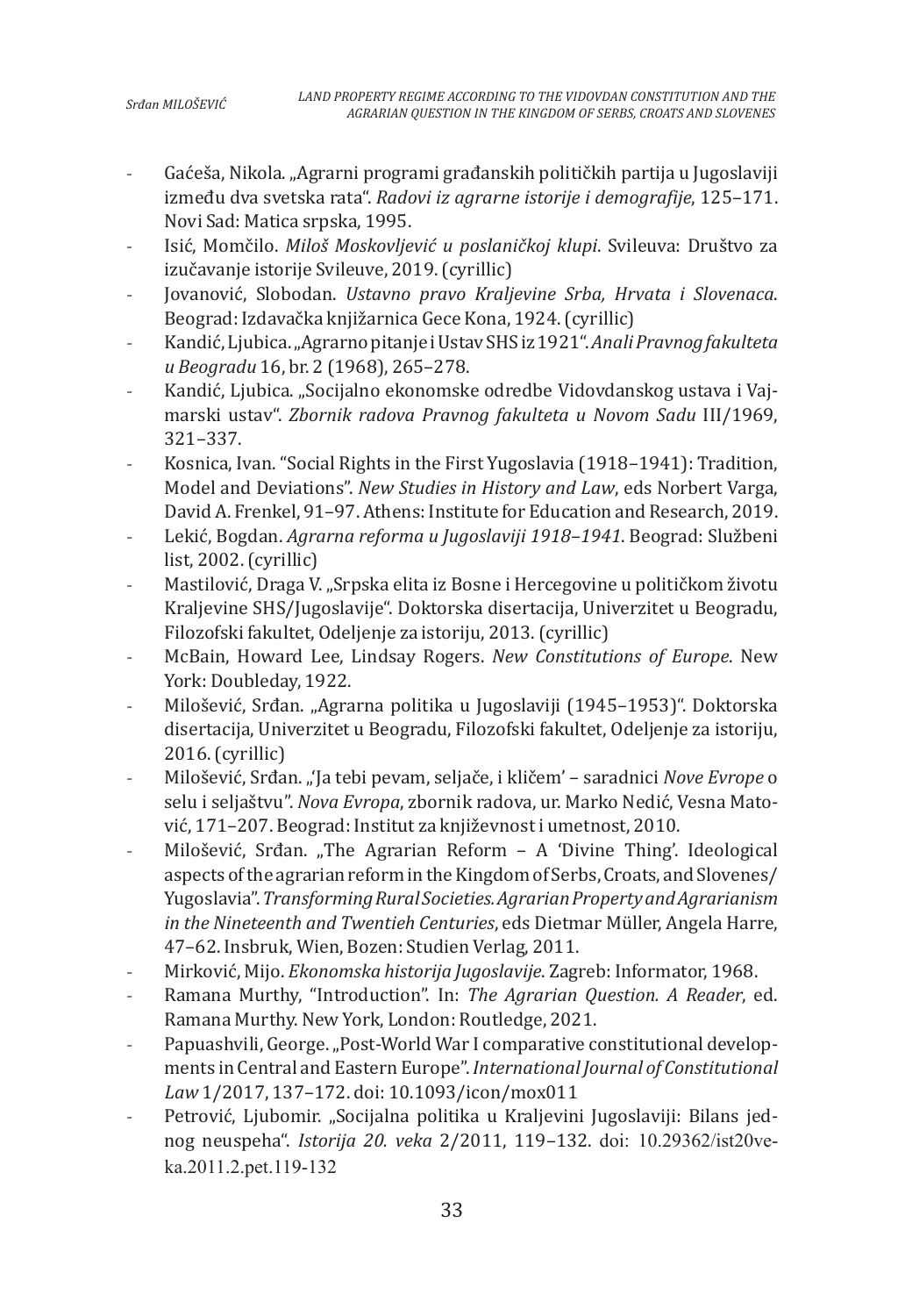- Thompson, Sarahelen. "Agrarian Reform in Eastern Europe Following World War I: Motives and Outcomes". *American Journal of Agricultural Economics* 3/1993, 840–844. doi: 10.2307/1243605
- Warriner, Doreen. "Urban Thinkers and Peasant Policy in Yugoslavia, 1918-1959". *The Slavonic and East European Review* 38/1959, 59–81.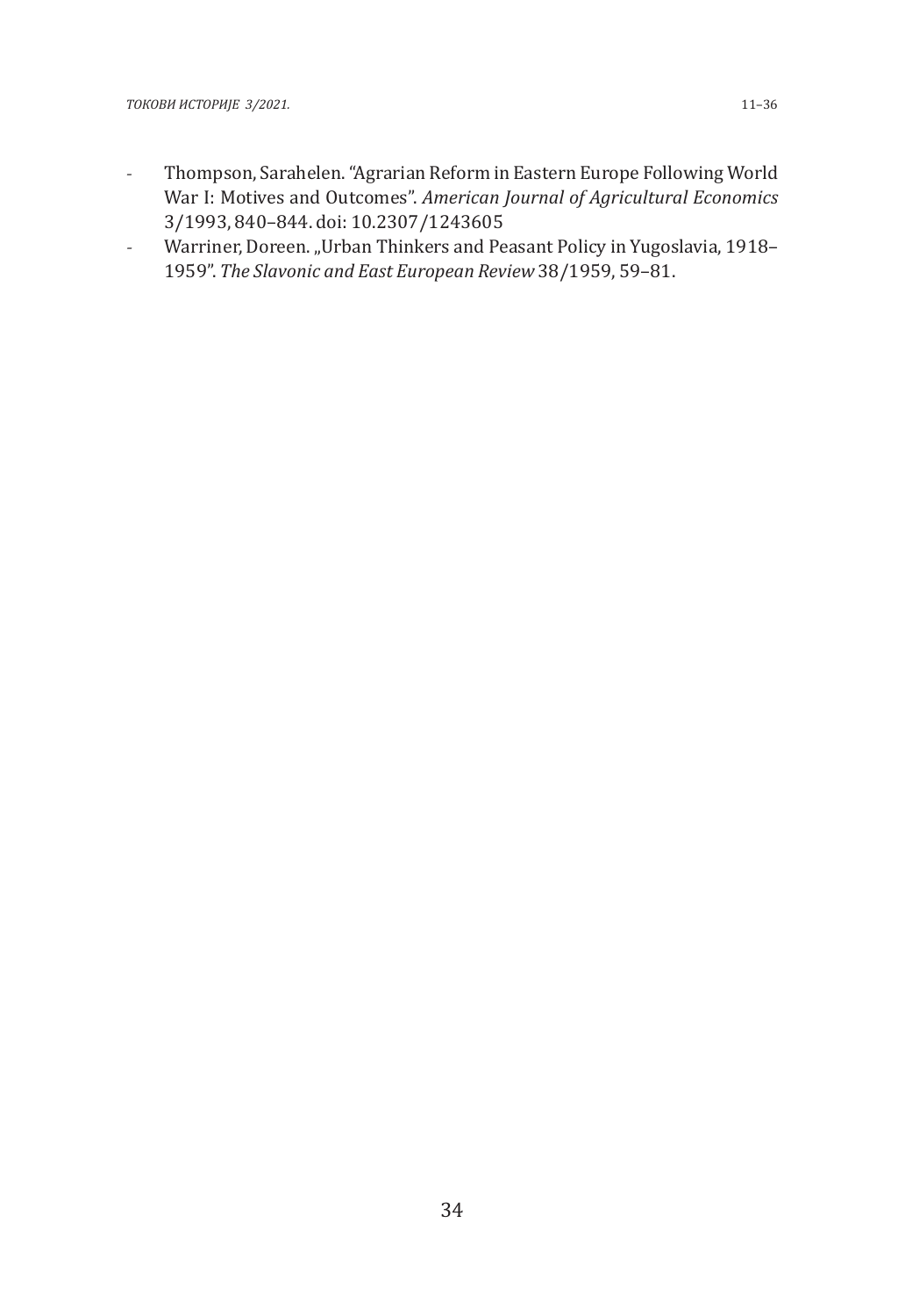#### **Резиме**

Срђан Милошевић

# **Земљишна својина према Видовданском уставу и аграрно питање у Краљевини Срба, Хрвата и Словенаца**

Апстракт: У раду се разматрају ставови политичких партија и динамика расправе у Уставном одбору и у Уставотворној скупштини Краљевине Срба, Хрвата и Словенаца о земљишној својини у контексту аграрног питања. Ово питање тиче се специфично ситног сељачког земљишног поседа у процесу развоја капитализма. Проблем је био разматран у контексту социјално-економских решења која су унета у Устав Краљевине Срба, Хрвата и Словенаца (Видовдански устав, 1921) под притиском прогресивних опозиционих и делова владајућих странака.

Кључне речи: Видовдански устав, Краљевина СХС, социјално-економске одредбе, аграрно питање, сељаштво

Одредбе посвећене решењу аграрног питања присутне су у Уставу Краљевине Срба, Хрвата и Словенаца из 1921. године, у неколико опширних чланова, више него у било ком од устава донетих непосредно после завршетка Првог светског рата у централној и југоисточној Европи. У овом раду представљене су одредбе које су се односиле на земљишну својину и њихов значај за сељаштво у Краљевини. Разрешење затечених "кметских и кметству сличних односа", као и деоба великих поседа феудалног и капиталистичког карактера биле су теме о којима се детаљно расправљало на седницама Уставног одбора и Уставотворне народне скупштине. Те дебате су главни извор овог рада, који прати аргументације различитих страна у тим дебатама. Кроз предложена владина решења, њихова оспоравања од стране опозиције и противаргументе владиних странака сагледава се смисао усвојених решења. Систематика чланова Устава који су регулисали поменуту материју (њихово смештање у одељак о социјалним и економским правима) рефлектовала је схватање да је питање својине, нарочито у контексту решавања аграрног питања, иманентно социјалног карактера. Ово схватање је било усвојено под снажним притиском пре свега опозиционих партија, као и захваљујући јаким